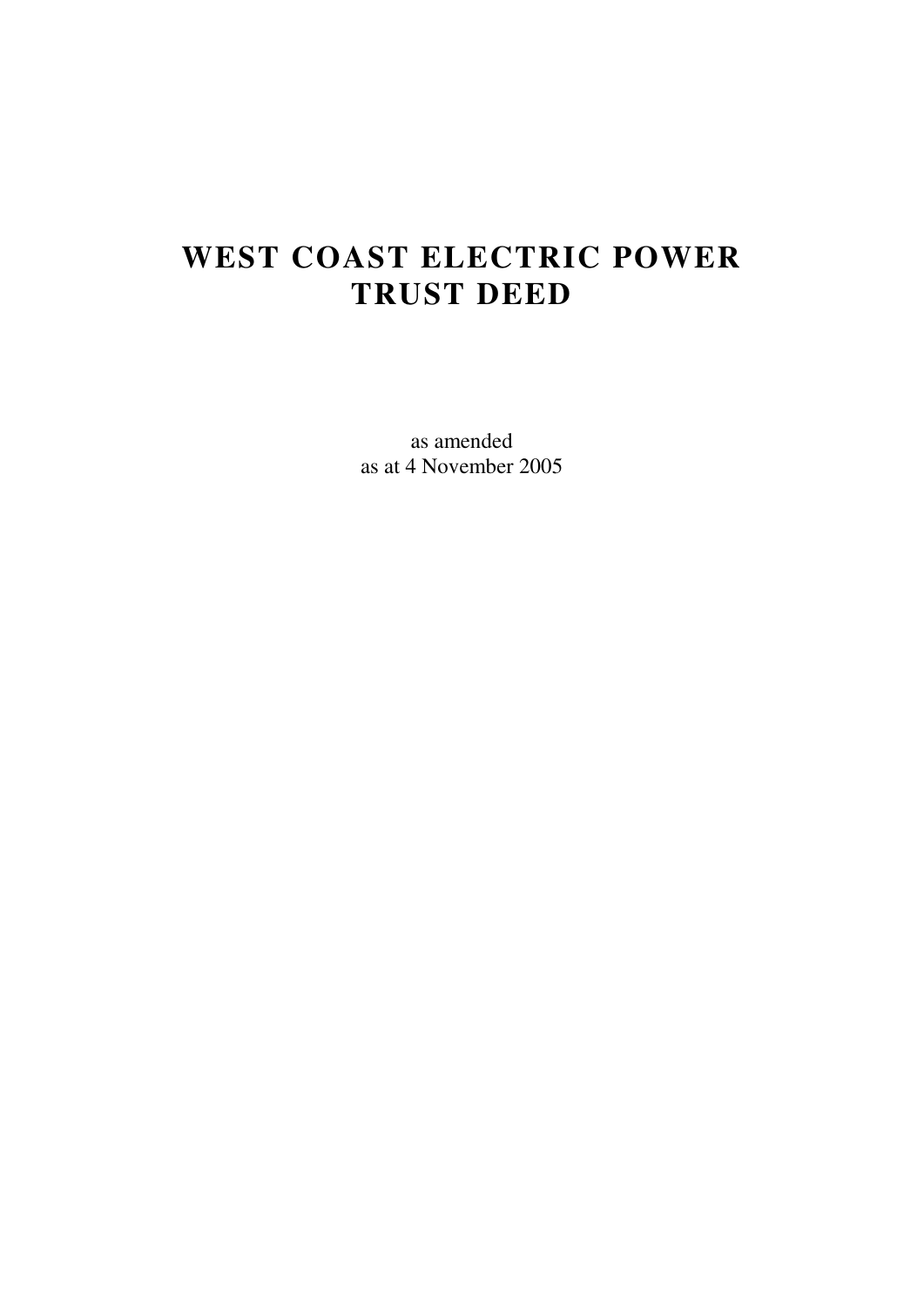#### **WEST COAST ELECTRIC POWER TRUST**

| <b>THIS DEED</b> dated the | dav of | 199 |
|----------------------------|--------|-----|
|                            |        |     |

**BETWEEN WESTPOWER LIMITED** a duly incorporated company with its registered office at Greymouth (hereinafter called the "Company")

**AND RONALD JAMES HIBBS** of Moana, Community Police Officer, **DURHAM MAXWELL JOHN HAVILL** of Stafford, Company Director, **GILLIAN ANNE WILLIAMS** of Greymouth, Company Director and **DAVID GEORGE ROBINSON** of Kowhitirangi, Farmer **DOMINIC JAMES O'SULLIVAN** of Reefton, Deputy Principal and PETER GORDON NEAME of Camerons, Psychiatric Nurse (hereinafter called the "Trustees")

#### **WHEREAS**

- **A.** The West Coast Electric Power Board (the "Board") has formed a registered public company limited by shares, Westpower Limited (the "Company"), in which the Board is the sole shareholder.
- **B.** Pursuant to section 27 of the Energy Companies Act 1992 the Minister responsible for the administration of the Act has approved the establishment plan prepared and submitted in respect of the Company which establishment plan provides for the allocation of shares in the Company to the Trustees.
- **C.** The Company wishes to establish the West Coast Electric Power Trust to enable the Trustees to acquire the shares in the Company to be vested in the Trustees in accordance with the establishment plan.
- **D.** The object of the Trust is to hold the shares in the Company or any other company on behalf of the Electors and to distribute to Consumers the income benefits of the shares and to carry out future ownership reviews involving public consultation in accordance with the terms of this Deed.

### **1. DEFINITIONS AND CONSTRUCTION**

- **1.1 Definitions:** In this Deed, unless the context otherwise requires:
	- **(a)** "**Act**" means the Energy Companies Act 1992;
	- **(b)** "**Balance Date**" means the 31st day of March or any other date adopted as the end of the Financial Year from time to time by the Company;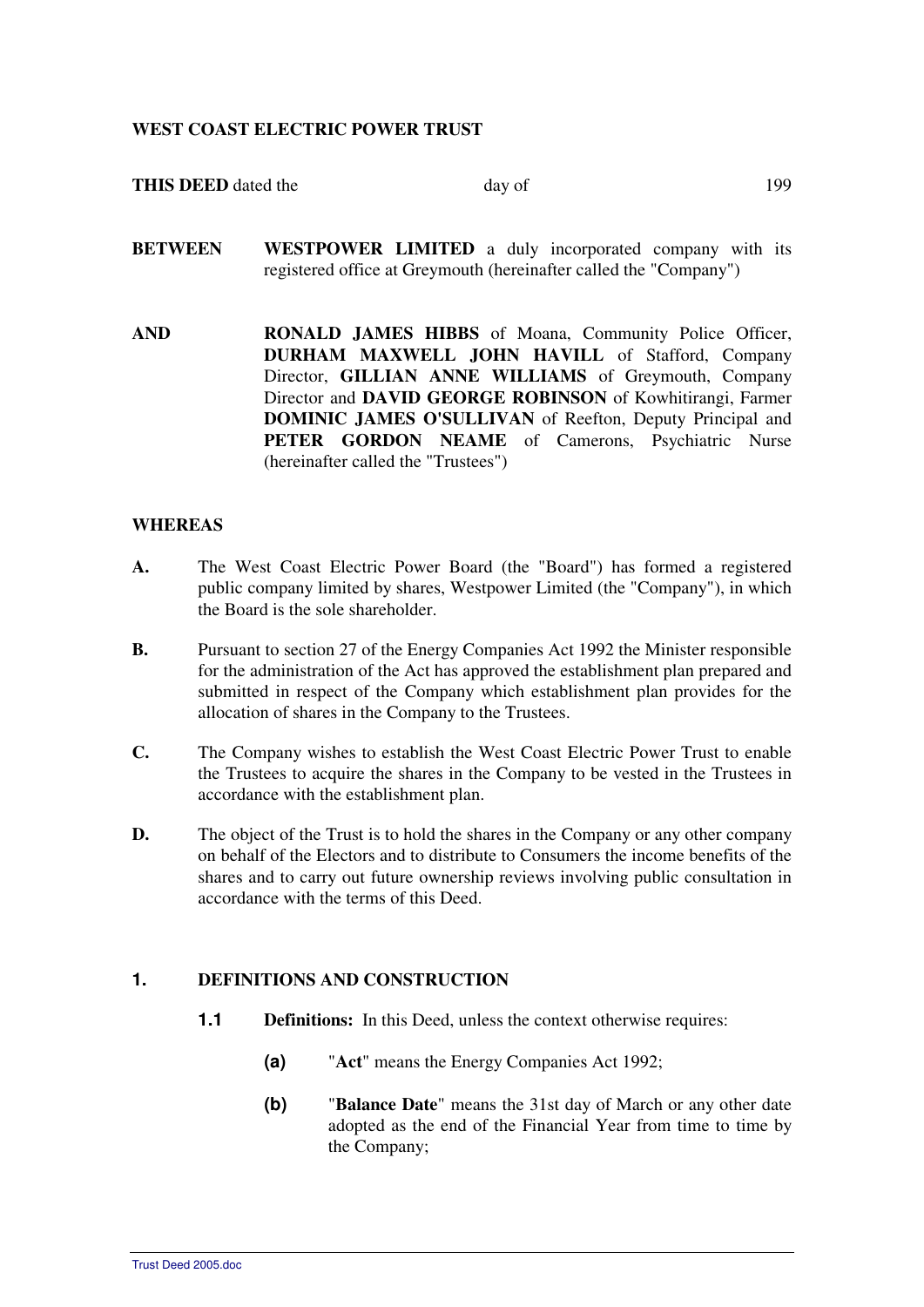- **(c)** "**Bank**" means the ANZ Banking Group (New Zealand) Limited, Bank of New Zealand, National Australia Bank (NZ) Limited, The National Bank of New Zealand Limited, Westpac Banking Corporation, any member of the Trust Bank Group or any other bank listed in the register of registered banks referred to in section 69 of the Reserve Bank of New Zealand Act 1989;
- **(d)** "**Board**" means the West Coast Electric Power Board constituted by section 10 of the Electric Power Boards Act 1925;
- **(e)** "**Company**" means Westpower Limited and includes any successor company;
- **(f)** "**Consumers**" means persons, who at any appropriate date designated by the Trustees from time to time, are named in the records provided to the returning officer as persons whose premises are connected to the Company's lines network within the District, and who are either:
	- **(i)** end users who are liable (whether alone or jointly with any other person) for the payment of electricity conveyed to them over those lines or for services in relation to those lines; or
	- **(ii)** end customers of any Electricity Supply Business that is liable for payments for services in relation to those lines;

unless any such person who qualifies as a Consumer in accordance with this definition advises the returning officer or the Trustees irrevocably in writing that he, she or it does not wish to be a Consumer for the purposes of this Deed;

- **(g)** "**this Deed**" means this deed and includes the schedule and any amendments;
- **(h)** "**Distribution Plan**" means a plan for the distribution of the shares in the capital of the Company prepared by the Trustees in accordance with clause 4;
- **(i)** "**District**" means the extent of the area over which the Board was authorised to supply electricity pursuant to the licence granted to the Board under section 20 of the Electricity Act 1968 or such other area as the Trustees determine in their sole discretion;
- **(j)** "**Dividends**" means, in relation to the Company or any other company any distributions paid in cash by the Company or such other company to the Trustees as holders under this Deed of shares in the Company or such other company;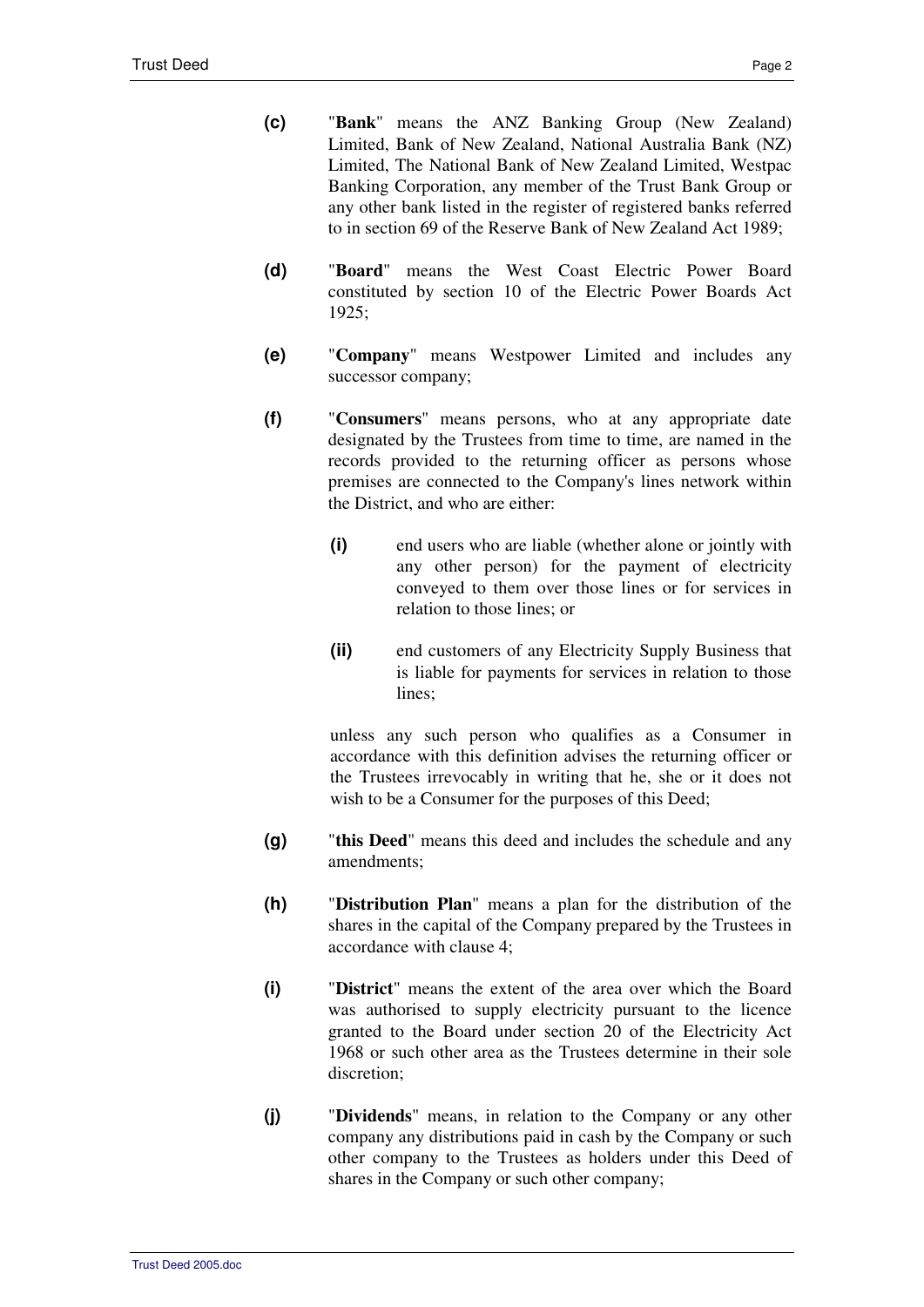- **(k)** "**Electors**" means at the anniversary of the Termination Date or at any earlier appropriate date designated from time to time by the Trustees in accordance with clause 6, any person:
	- **(i)** whose name appears on a roll of the electors of a Local Authority the whole or any part of whose district is situated within the District; and
	- **(ii)** whose electoral address is within the District;
- **(ka)** "**Electricity Supply Business**" has the meaning set out in the Electricity Industry Reform Act 1998;
- **(l)** "**Financial Year**" means any year or other accounting period ending on a Balance Date;
- **(m)** "**Local Authority**" means a territorial authority within the meaning of the Local Government Act 1974 and in the event that at any time such territorial authority does not exist then any such body whether incorporated or not which has assumed the responsibility or obligations formerly undertaken by a territorial authority;
- **(n)** "**Public Consultative Procedure**" means the procedure for consultation set out in Schedule 2;
- **(o)** "**Termination Date**" means the earlier of 1 January 2072 and the date upon which the trust is wound up in accordance with clause 15 provided however that if the perpetuity period restrictions cease to apply to this Trust or are amended to permit the Trust to continue beyond 1 January 2073, this definition shall be amended accordingly;
- **(p)** "**the Trust**" means the electric power trust established by this Deed<sup>.</sup>
- **(q)** "**the Trustees**" means the trustees for the time being of the Trust;
- **(r)** "**Trust Fund**" means all the funds of the Trust described as "the Trust Fund" in clause 6 and includes all capital and income for the time being held by the Trustees of the Trust;
- **(s)** "**Trustee Act**" means the Trustee Act 1956;
- **(t)** "**Vesting Date**" means the date upon which the Governor-General by Order in Council under section 47 of the Act vests the undertaking of the Board in the Company and the shares in the Company in the Trustees.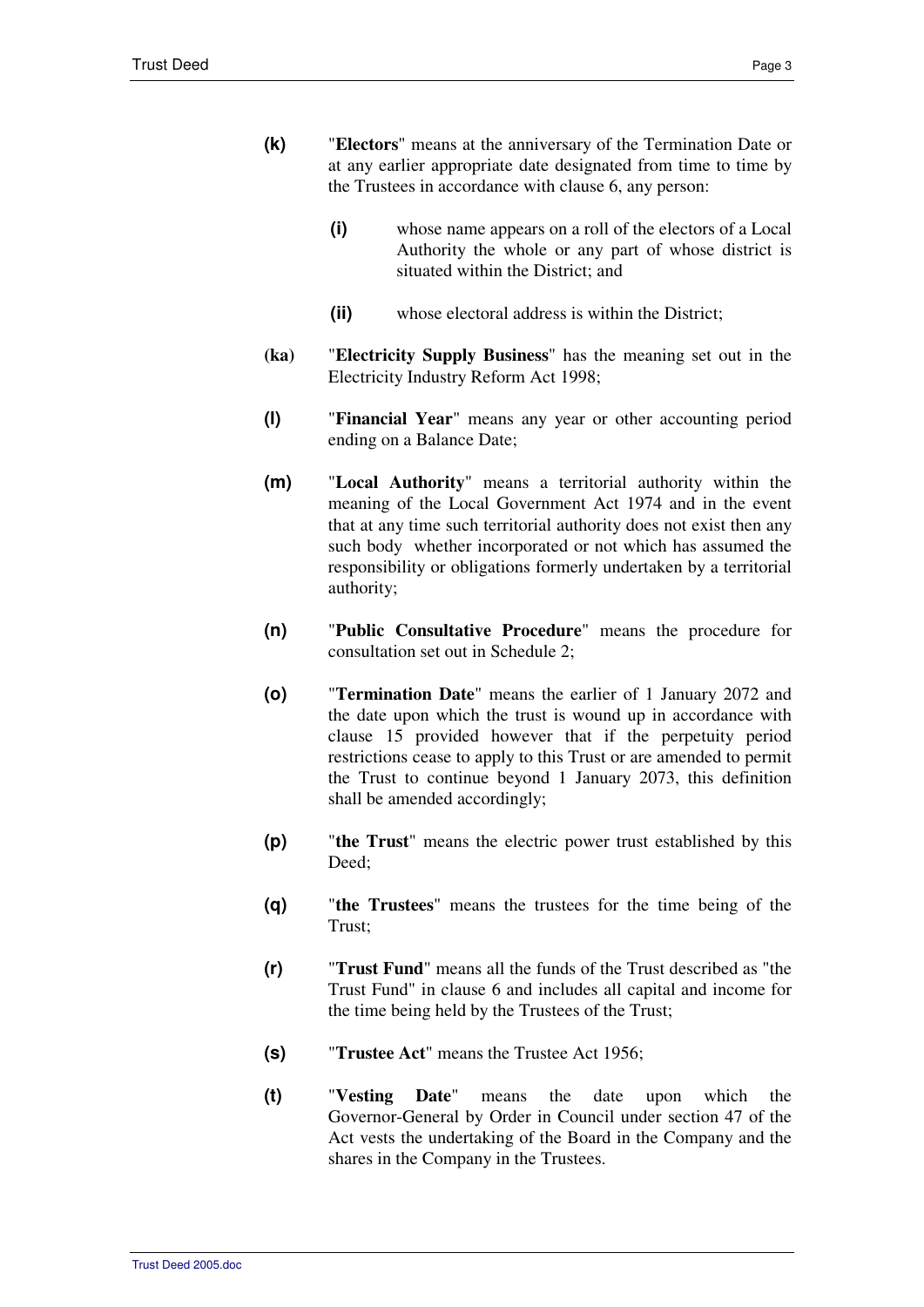- **1.2 Construction**: In this Deed unless the context otherwise requires:
	- **(a)** references to one gender include each other gender;
	- **(b)** references to the singular include the plural and vice versa;
	- **(c)** the headings and the index shall not affect the construction of the Deed;
	- **(d)** references to clauses are references to clauses of the Deed and references to Schedules are references to schedules to this Deed;
	- **(e)** references to a statute include references to regulations, orders or notices made under or pursuant to such statute. References to any statute, regulation, order or other statutory instrument or by-law shall be deemed to be references to the statute, regulation, order, instrument or by-law as from time to time amended and includes substituted provisions that substantially correspond to those referred to;
	- **(f)** words, terms or expressions which are defined in the Act but are not defined in this Deed shall have the meaning attributed to them in the Act.
- **1.3 Perpetuity Period**: For the purposes of the Perpetuities Act 1964 the perpetuity period applicable to this Deed shall be the period from the date of execution hereof until the first anniversary of the Termination Date.

## **2. DECLARATION OF TRUST**

The Company hereby declares and directs and the Trustees declare and acknowledge as follows:

- **2.1** The trust established by this Deed as an electric power trust shall be known as the West Coast Electric Power Trust. The name of the Trust may be changed from time to time by resolution of the Trustees that has received unanimous affirmative vote of all of the Trustees.
- **2.2** The sum of \$100.00 paid by the Company contemporaneously with execution of this Deed and all other monies or property of whatever kind hereafter paid, given, transferred to or purchased or acquired (or agreed to be transferred to or purchased or acquired by) the Trustees shall be held upon the Trust hereby declared and any accumulations of income there from and all monies, investments and property of whatever kind from time to time representing the same shall be held upon the Trust and for the purposes and with the powers, authorities and discretions hereinafter appearing.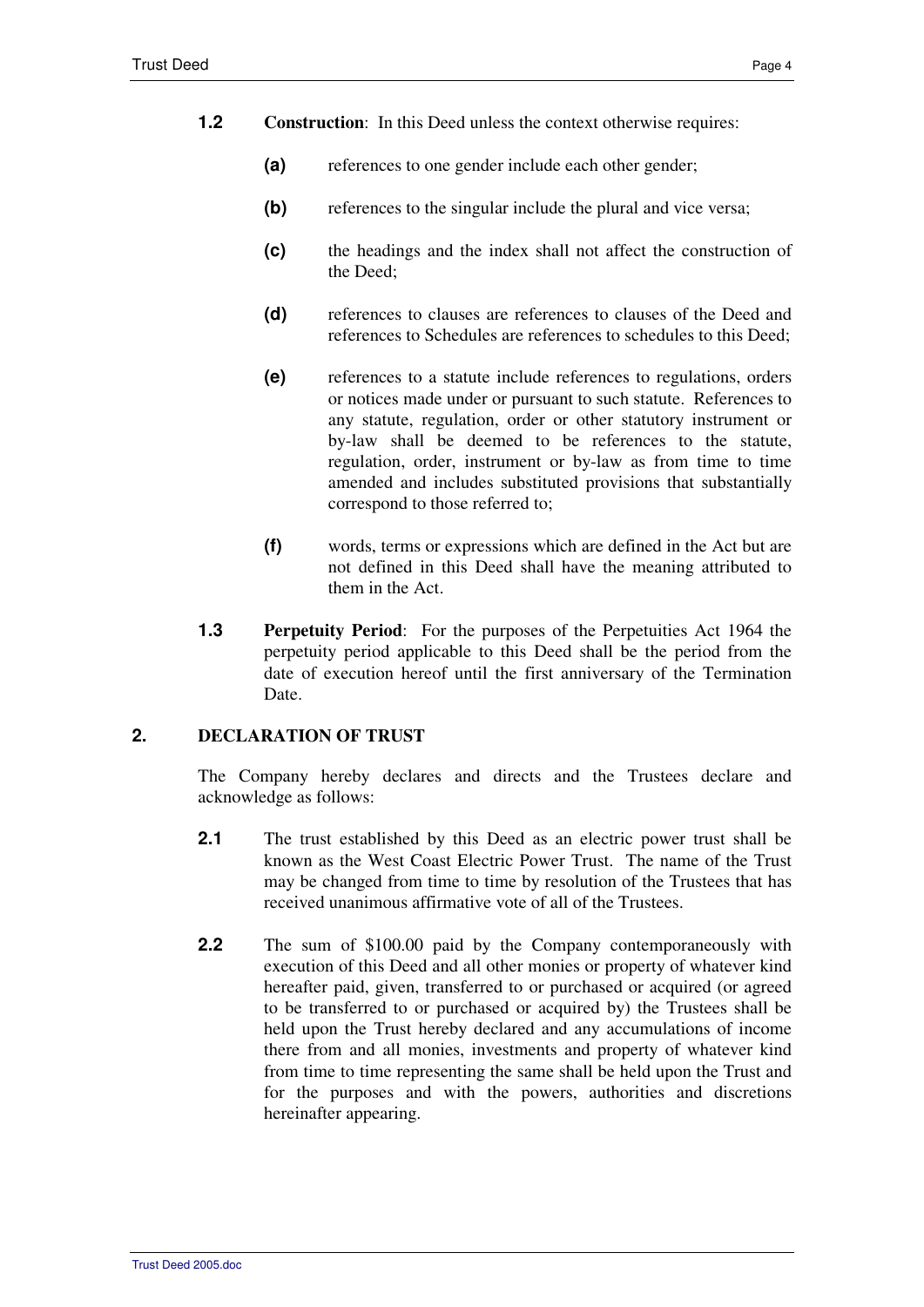**2.3** • Where, in this Deed, the Trustees are required or empowered to exercise any discretion, the Trustees shall be entitled to prefer the interests of the Consumers in preference to the interests of the capital beneficiaries.

# **3. OBJECTS**

This Trust has been established to enable the Trustees:

- **3.1** on Vesting Date, to receive shares in the Company vested in the Trustees by Order in Council made in accordance with section 47 of the Act;
- **3.2** if the Trustees so elect to subscribe for, purchase or otherwise acquire additional shares in the capital of the Company;
- **3.3** to retain and hold shares in the Company until such time as following an ownership review held in accordance with clause 4, the shares in the Company or a portion of them are sold, transferred or disposed of;
- **3.4** in the event of any sale, transfer or disposal of shares in the Company following an ownership review held in accordance with clause 4, to hold the proceeds of any such sale, transfer or other disposition upon the trust for capital in accordance with clause 6.1;
- **3.5** to purchase and hold shares in other companies and exercise all rights attached to such shares until such time as such shares are sold, transferred or disposed of;
- **3.6** to receive the Dividends and to distribute, pay, apply or appropriate the Dividends to or for the benefit of the Consumers in the manner provided in clause 5 of this Deed;
- **3.7** following the Termination Date to pay, apply and appropriate the capital of the Trust in the manner provided in clause 6.1;
- **3.8** to monitor, encourage and facilitate the Company in meeting its objective of being a successful business by optimising the Company's return on its assets, and to distribute to Consumers, the income benefits of ownership of shares in the Company or any other company.

# **4. REVIEW**

- **4.1** Within 3 years of the date of this Deed the Trustees shall prepare a report considering proposals and available options for the future ownership of the shares in the Company. Such report shall contain the following detail:
	- **(a)** an analysis of the performance of the trust to the date of the report together with a discussion of the advantages and disadvantages of trust ownership;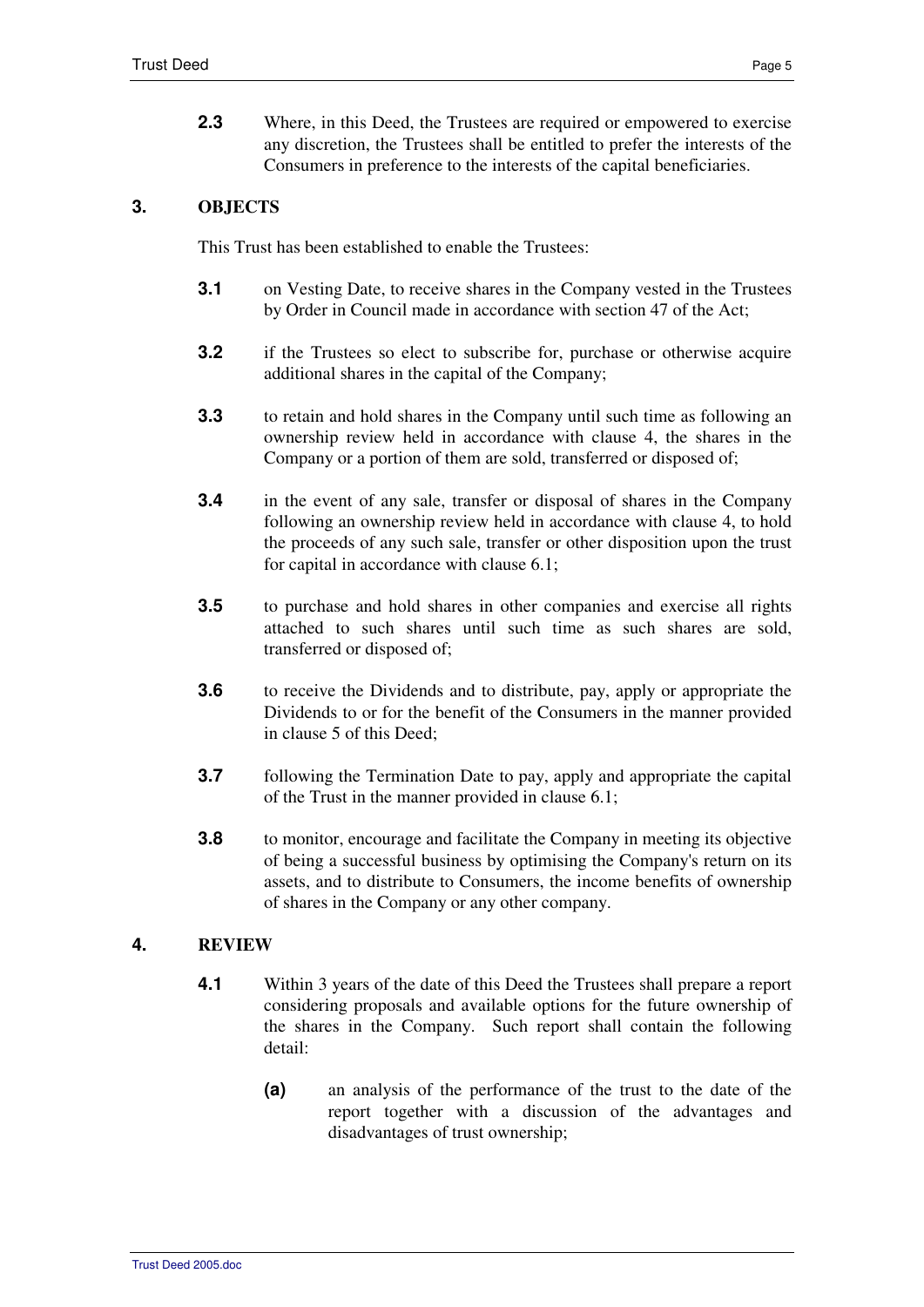- **(b)** an analysis of the various ownership options considered including without limitation, a share distribution to Consumers or Electors, a sale of shares in the Company to the public, a sale of shares in the Company to institutional investors and retention by the Trust;
- **(c)** a comparison of the performance by the Company with the performance of other similar, energy companies covered by the Energy Companies Act 1992;
- **(d)** the conclusions of the Trustees as to the most appropriate form of ownership together with an indication whether the conclusions are unanimous and if the decision is not unanimous, a summary of the conclusions of the dissenting Trustees shall be included;
- **(e)** the matters contained in clause 4.6 if a distribution of shares in the Company is recommended;
- **(f)** a summary of the professional advice (if any) obtained in respect of the preparation of the report; and
- **(g)** a statement as to whether or not the Trustees have had regard to any views expressed by the public with respect to ownership.
- **4.2** The Trustees shall send the report to the directors of the Company and give them a reasonable opportunity to comment on it. The Trustees shall make the report available to the public in accordance with clause 13 together with a summary of the directors' comments.
- **4.3** The Trustees shall in respect of the report and no later than 1 month after the date of the report, implement the Public Consultative Procedure.
- **4.4** Following completion of the Public Consultative Procedure and in any event not later than 6 months after the report required by clause 4.1 is completed, the Trustees shall, taking due account of the views expressed decide whether to:
	- **(a)** retain the shares in the Company in the Trust; or
	- **(b)** dispose of a portion of the shares in the Company and retain the remainder in the Trust; or
	- **(c)** dispose of all of the shares in the Company.
- **4.5** If the shares in the Company are to be retained by the Trust the Trustees shall notify the public in accordance with clause 13.
- **4.6** If the shares in the Company or any portion of them are to be distributed the Trustees shall also prepare a Distribution Plan which shall contain the following details: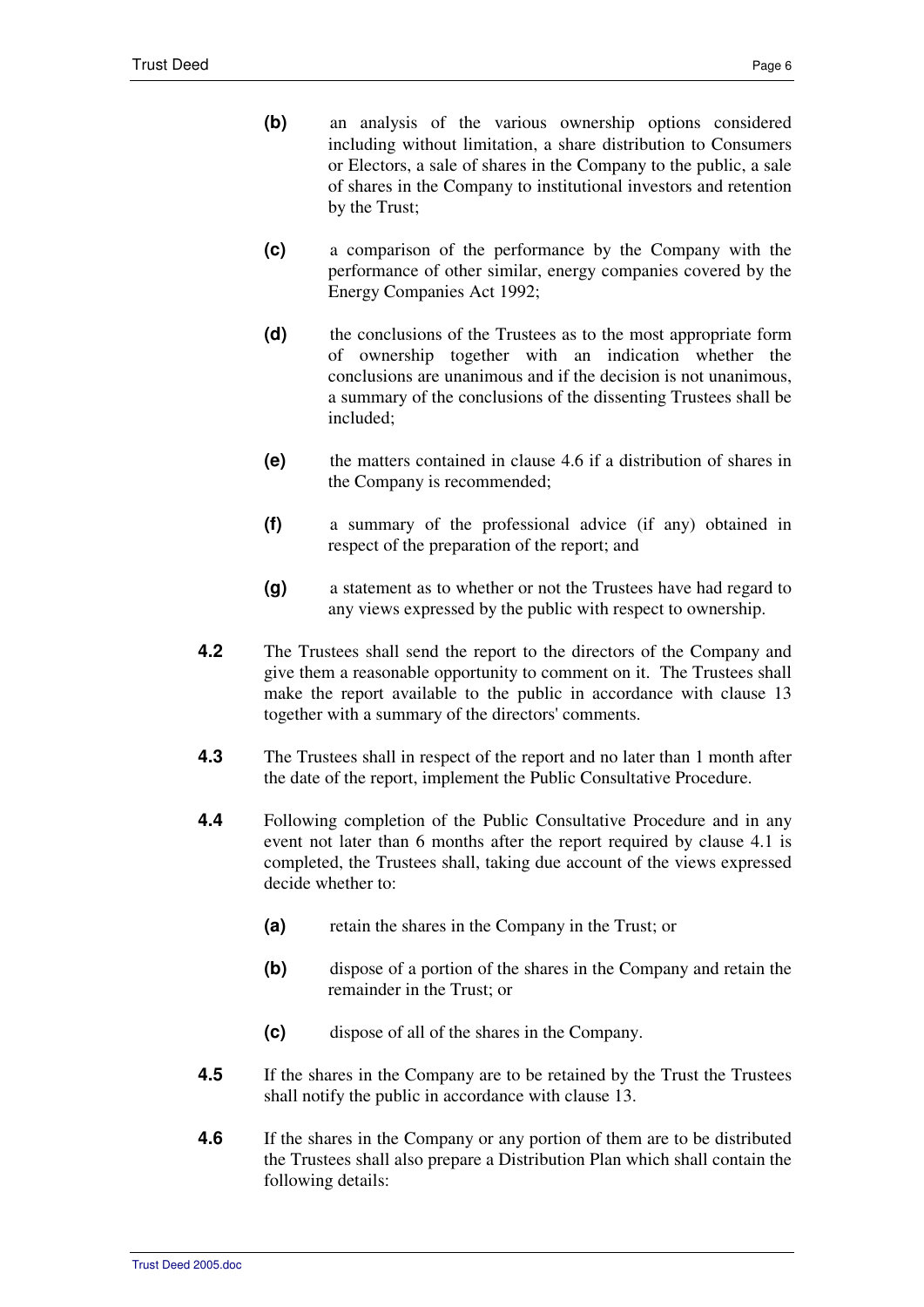- **(a)** to whom the shares in the Company are to be distributed;
- **(b)** the time and manner in which the shares in the Company are to be distributed; and
- **(c)** whether the shares in the Company are to be distributed without consideration, at a concessionary consideration or for proper consideration.
- **4.7** The Distribution Plan shall be notified to the public in accordance with clause 13 together with such other information as shall be reasonable about the distribution to be effected, and following notification the Trustees shall be obliged to comply with the requirements of and ensure that the Distribution Plan is implemented unless the Trustees are unable to do so as a result of matters beyond the reasonable control of the Trustees.
- **4.8** If following the initial review provided for in this clause 4 any or all of the shares of the Company are retained by the Trustees, the Trustees shall thereafter carry out a review in accordance with clauses 4.1 and 4.7 at no more than five yearly intervals until the Termination Date so that the first such review commences five years after the completion of the first review required by clause 4.1.

# **5. TRUSTS OF INCOME UNTIL DISTRIBUTION DATE**

The Trustees shall stand possessed of the income arising from the Trust Fund upon the following Trusts with and subject to the following powers.

- **5.1** The Trustees shall from the net annual income derived by the Trust Fund first pay the cost of administering the Trust including remuneration and allowances payable to Trustees as hereinafter provided and costs incurred in pursuance of their duties.
- **5.2** The Trustees shall, subject to clause 5.3 and clause 5.4, pay apply or appropriate the whole or substantially all of the current net annual income in such manner and in such proportions as the Trustees in their absolute and unfettered discretion shall think proper for the benefit of the Consumers or such one or more of them to the exclusion of others or other of them in such manner and in such shares and proportions as the Trustees in their absolute and unfettered discretion shall think proper.
- **5.3** The Trustees shall in respect of any Dividend received be entitled to pay, apply or appropriate that income to Consumers in accordance with clause 5.2 at any time during the Financial Year to which that Dividend relates or the following Financial Year provided however that the Trustees may defer payment, application or appropriation of any sum or benefit to any Consumer until the Trustees are satisfied that all liability for taxation in respect thereof has been discharged.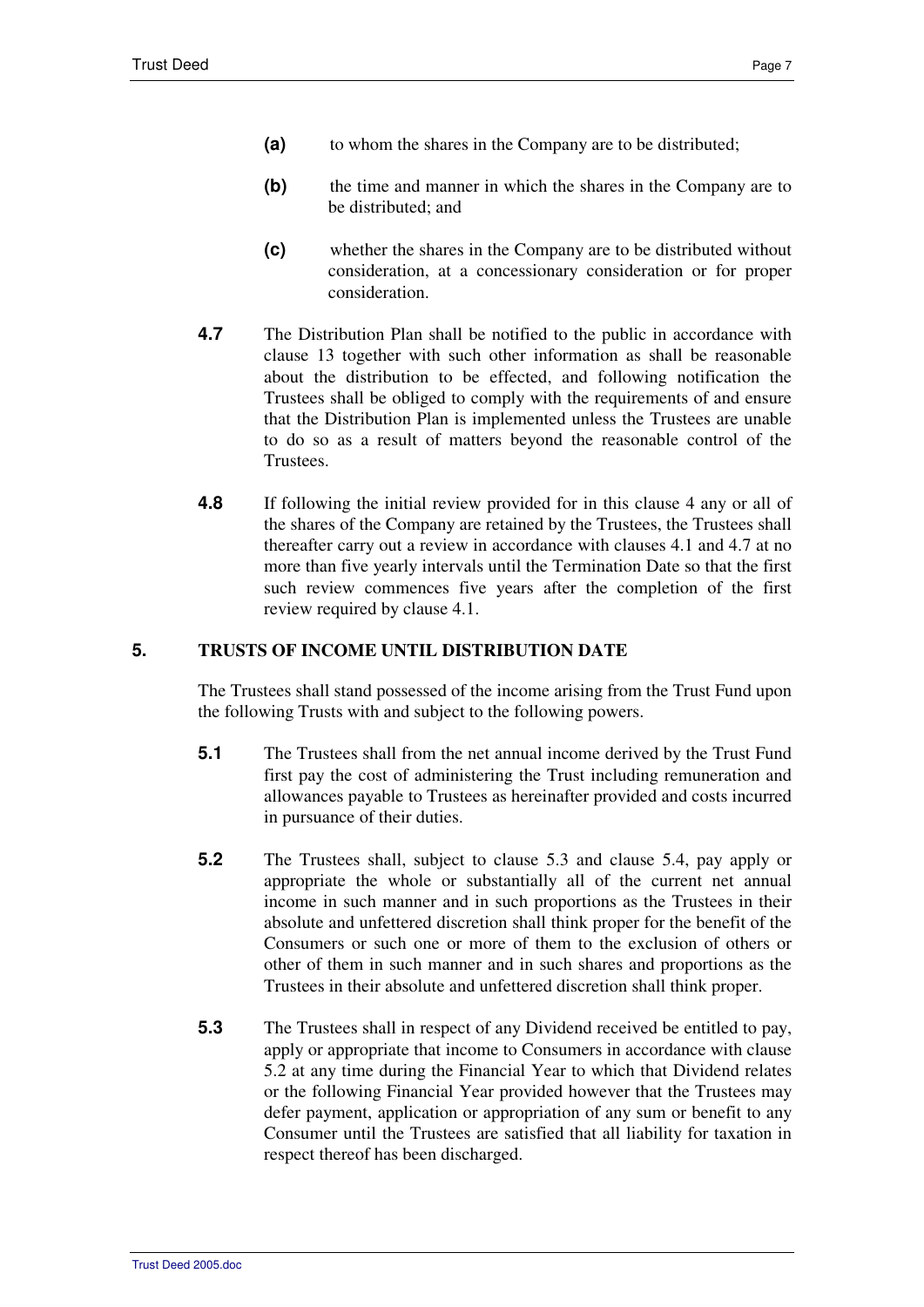- **5.4** The Trustees shall request the Directors to produce a report in respect of each Dividend received by the Trustees which report recommends an appropriate allocation of the Dividend amongst the classes of Consumer based on the contribution made by each class of Consumer to the earning of that Dividend and in such report the directors may classify Consumers in any manner they see fit and in exercising their discretion in accordance with clause 5.2 the Trustees shall have regard to those recommendations.
- **5.5** Any of the Consumers to whom or in respect of which income is paid, applied or appropriated by the Trustees pursuant to clause 5.2, shall as from the date of such payment, application or appropriation take an absolute and indefeasibly vested interest in such income and as from that date the Trustees shall have no further obligations with respect to the application of such income.
- **5.6** The foregoing provisions as to vesting of income shall not operate to vest any part of the corpus of the Trust Fund in any of the Consumers.
- **5.7** Subject to the foregoing, so far as any part or parts of the income derived by or credited to or to be derived by or credited to the Trust Fund in any Financial Year is not paid, applied or appropriated in accordance with clause 5.2*,* the same shall be accumulated by investing the same so that all such accumulations shall be held by the Trustees upon the same trusts and with the powers herein declared in respect of the income from the Trust Fund and so that the Trustees may at any time or times resort thereto and pay, apply or appropriate the whole or any part thereof as if it were income of the Trust Fund in accordance with clause 5.2.
- **5.8** Each Trustee in its capacity as a Consumer or Elector shall notwithstanding the provisions of this Deed or any applicable rule of law or equity, be entitled to receive any benefits as a Consumer or Elector which may be distributed to Consumers or Electors in accordance with this Deed.
- **5.9** All payments made to Consumers unclaimed for one year after having been sent to any Consumer may be invested or otherwise made use of by the Trustees for the benefit of the Trust Fund until claimed and the Trustees shall be entitled to mingle the amounts of any unclaimed payments with other moneys forming part of the Trust Fund and to credit any income arising in any Financial Year from the investment of such unclaimed payments to the Trust Fund.

# **6. TRUSTS OF CAPITAL**

**6.1 Trusts Prior to Termination Date:** The shares in the Company or any other company or the proceeds of sale or other disposition of such shares shall be held by the Trustees upon trust to pay, apply or allocate the same, on or before the Termination Date for the benefit of the Electors or to the extent that any shares are sold in order to raise funds for the Company or any other company, for the benefit of the Company or any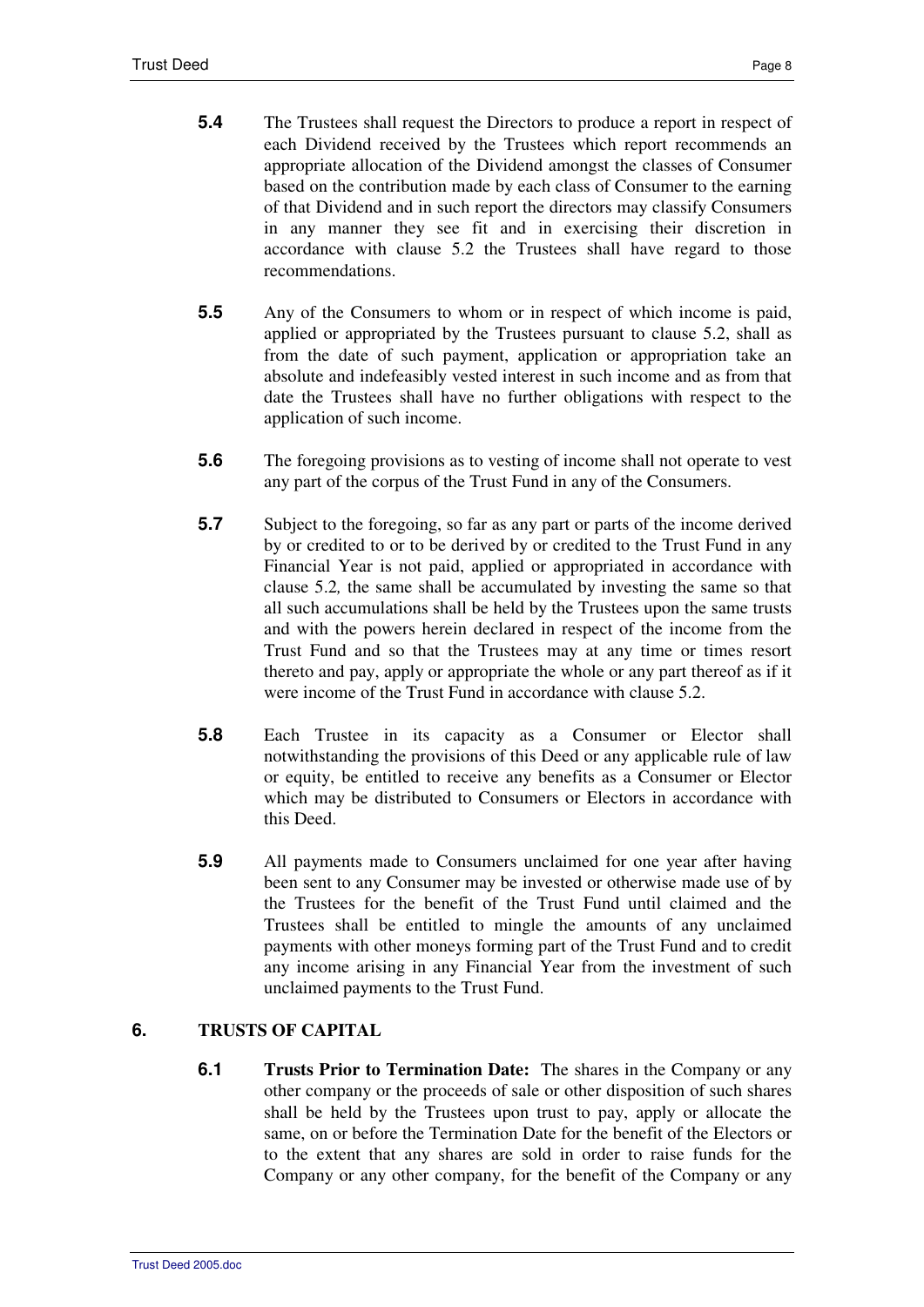other company, in such manner and in such shares as the Trustees in their absolute and unfettered discretion consider fair and equitable.

**6.2 Trusts from and after Termination Date:** From and after the Termination Date the Trustees shall stand possessed of the corpus of the Trust Funds and the income thereof and any income previously derived by the Trustees that has not been paid, applied or appropriated in accordance with clause 6.1 of this Deed, upon trust to pay, apply or appropriate the same to or for or otherwise howsoever for the benefit of the Electors in such manner and in such shares as the Trustees shall in their absolute and unfettered discretion consider fair and equitable provided however that if the Trustees have not so paid, applied or appropriated any or all of such Trust Fund and income on the day before the first anniversary of the Termination Date the amount so remaining shall be paid in equal shares to Electors as at the first anniversary of the Termination Date.

# **7. APPOINTMENT, RETIREMENT AND PROCEEDINGS OF TRUSTEES**

The Rules set forth in the Schedule hereto (with such amendments, deletions and additions hereto as may lawfully be made in manner therein appearing) shall upon the execution of this Deed govern the appointment, retirement and proceedings of the Trustees and associated matters.

# **8. GENERAL POWERS**

- 8.1 The Trustees may exercise the powers, authorities, and discretions conferred by this Deed in addition to and not by way of limitation of the powers, authorities and discretions conferred upon the Trustees generally by the Trustee Act (except where otherwise specified in this Deed). For the avoidance of doubt, the Trustees shall have no power, authority or discretion to participate in the management or operation of the Company and in exercising the powers conferred by this clause and clause 9, the Trustees shall be restricted to exercising their rights as a shareholder subject always to the provisions of this Deed and in particular clause 4.
- **8.2** In the exercise of any power, authority or discretion under this Deed the Trustees shall have no obligation to deal with persons other than those who qualify as Consumers or Electors (as the case may be) as defined in this Deed and in particular shall not be required to recognise any trust or other arrangement affecting any Consumer or Elector.

## **9. SPECIFIC POWERS**

The Trustees shall have and may exercise either alone or together with any other person or persons the following powers, authorities and discretions:

**9.1 To Appoint Directors:** To appoint directors of the Company in the manner provided by the Articles of Association of the Company provided however that prior to appointing any directors the Trustees shall make it known generally by advertising that prospective candidates as director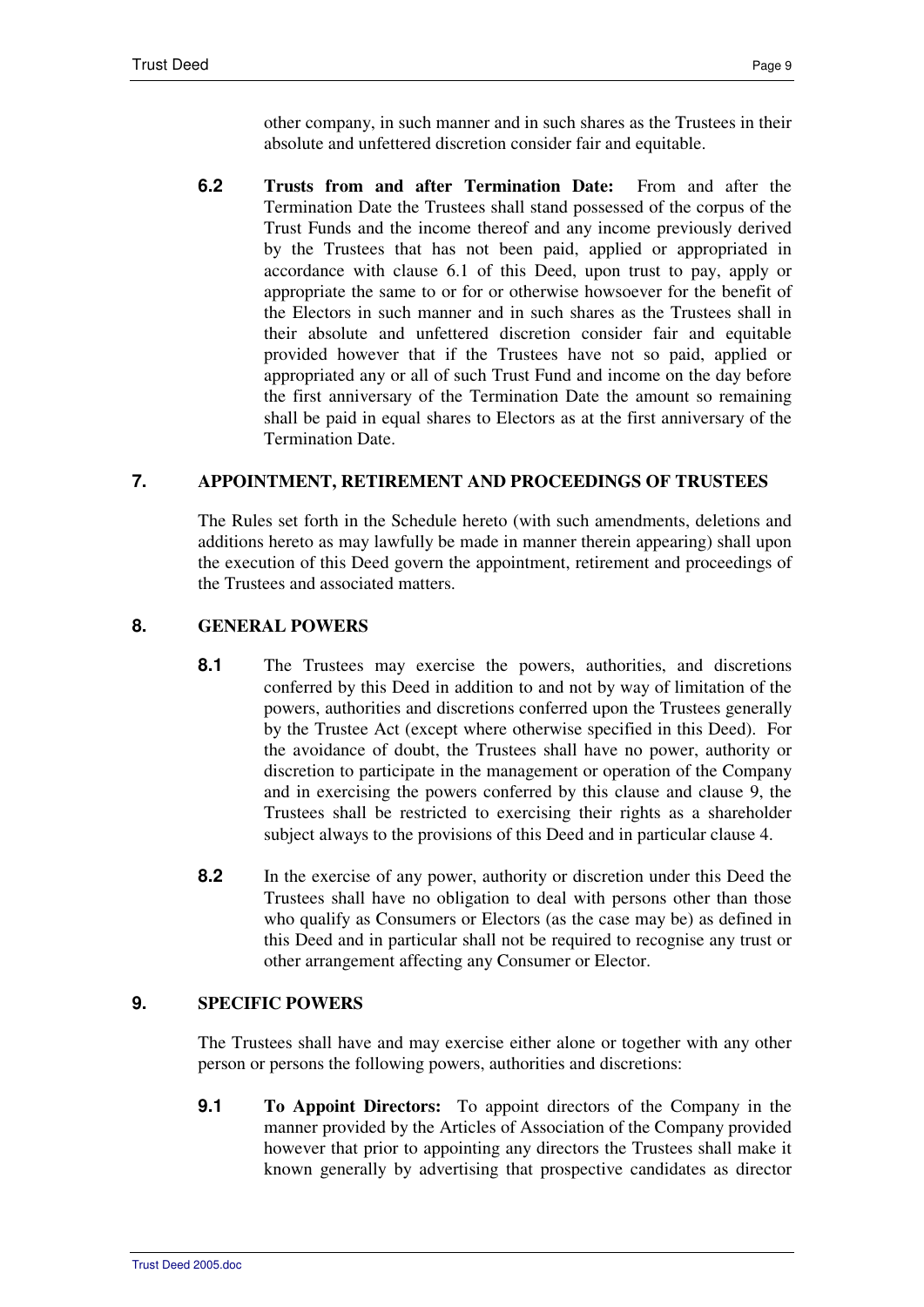are being sought and if there are candidates who are not already directors of the Company the Trustees may procure an independent evaluation by a professionally qualified consultant engaged by the Trustees of all the prospective candidates and in exercising any right of appointment the Trustees shall have regard to the recommendations of the consultant so appointed.

- **9.2 To Appoint Secretary:** To appoint and pay any person, who is not a Trustee, as secretary of the Trust and to remove such person and appoint replacement secretaries as they think fit.
- **9.3 To Employ:** To employ and pay any person, firm, company or corporation to do any act of whatever nature relating to the Trust including the receipt and payment of money without being liable for loss incurred thereby.
- **9.4 To Appoint Custodian Trustee:** To exercise the powers conferred by section 50 of the Trustee Act to appoint any corporation to be a custodian trustee of the Trust Fund.
- **9.5 To Invest:** To invest or reinvest, in any form of investment authorised by this Deed all or any part of the Trust Fund, whether income or capital, not immediately required for the purposes of the Trust.
- **9.6 Bank Accounts:** To open any account or accounts at any time or times in the name of the Trust at any Bank (and to overdraw any such account with or without giving any security) and in addition to the powers conferred by section 81 of the Trustee Act to make arrangements with any Bank for the Trustees or any two or more of the Trustees named in writing by all of the Trustees to operate upon any account from time to time opened or subsisting at that Bank.
- **9.7 Capital Income and Blended Funds:** To determine whether any money for the purposes of this Deed is to be considered as income or capital and what expenses ought to be paid out of income and capital respectively and also to apportion payments and every such determination or apportionment shall be final and binding on all persons beneficially interested in the Trust Fund and income thereof.
- **9.8 Shareholders Powers:** Subject to the provisions of this Deed, to exercise as the Trustees in their absolute discretion think fit all the voting powers attaching to any shares in the Company or any other company forming part of the Trust Fund.
- **9.9 Reorganisation, Reconstruction, Merger etc:** To consider any recommendations made by the Directors on any proposal relating to any reconstruction or amalgamation or merger of the Company or any other company or any modification of the rights of shareholders or subject to clause 9.10 other dealing with such shares and after giving due consideration to the recommendations of the Directors to make a decision in respect of any such proposal as the Trustees may consider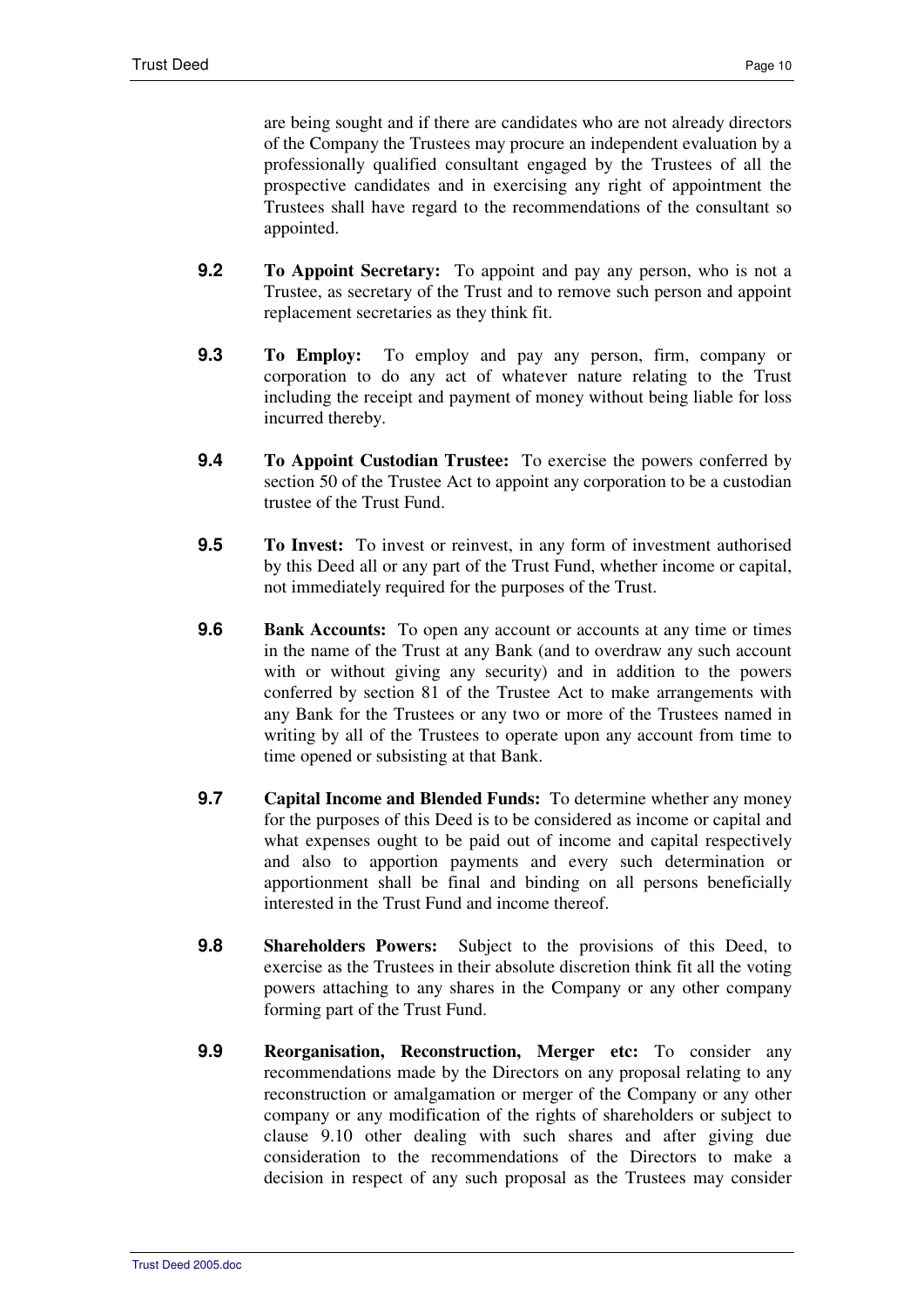shall be for the benefit of or in the interests of the Trust Fund or shall facilitate the rationalisation of the electricity industry in New Zealand PROVIDED HOWEVER that no proposal which would involve the sale or disposal of shares in the Company held by the Trust shall be approved unless the Trustees have carried out a review in accordance with clause 4.

- **9.10 Increase in Capital:** To consider any recommendation made by the directors on any proposal to increase the capital of the Company or any other company PROVIDED HOWEVER that if any increase in capital would have the effect of reducing the percentage of shares in the Company held by the Trust in the Company to 51 per cent or less it shall not be approved by the Trustees unless the Trustees have first implemented the Public Consultative Procedure in respect of the proposal. The Trustees shall not be bound by the recommendations of the directors.
- **9.11 Determining Questions:** To determine all questions and matters of doubt which may arise in the course of the Trusteeship of the Trust.

# **10. POWERS OF INVESTMENT**

- **10.1** The power to invest conferred by trustees by section 13A(l) of the Trustee Act is hereby excluded.
- **10.2** The Trustees may invest all or any of the Trust Fund held by them under this Deed, either alone or in common with any other person or persons, in all or any of the following investments:
	- **(a)** shares or other equity securities or debt securities of the Company or any other company;
	- **(b)** the stock, funds or other securities of the New Zealand Government;
	- **(c)** interest bearing deposit accounts with any Bank.
- **10.3** The Trustees may hold all or any part of the Trust Fund uninvested in accordance with clause 10.2 for any period or periods for the purpose of:
	- **(a)** accumulating sufficient funds for the purposes of investment; or
	- **(b)** holding sufficient funds to meet payments as they fall due.
- **10.4** Notwithstanding the provisions of section 13C of the Trustee Act and the likelihood that the Trustees will from time to time include persons whose profession, employment, or business is or includes acting as a trustee or investing money on behalf of others, it is hereby declared that the care, diligence and skill to be exercised by the Trustees in exercising any power of investment shall not be that required of such persons by the said section 13C but shall at all times be the care, diligence and skill that a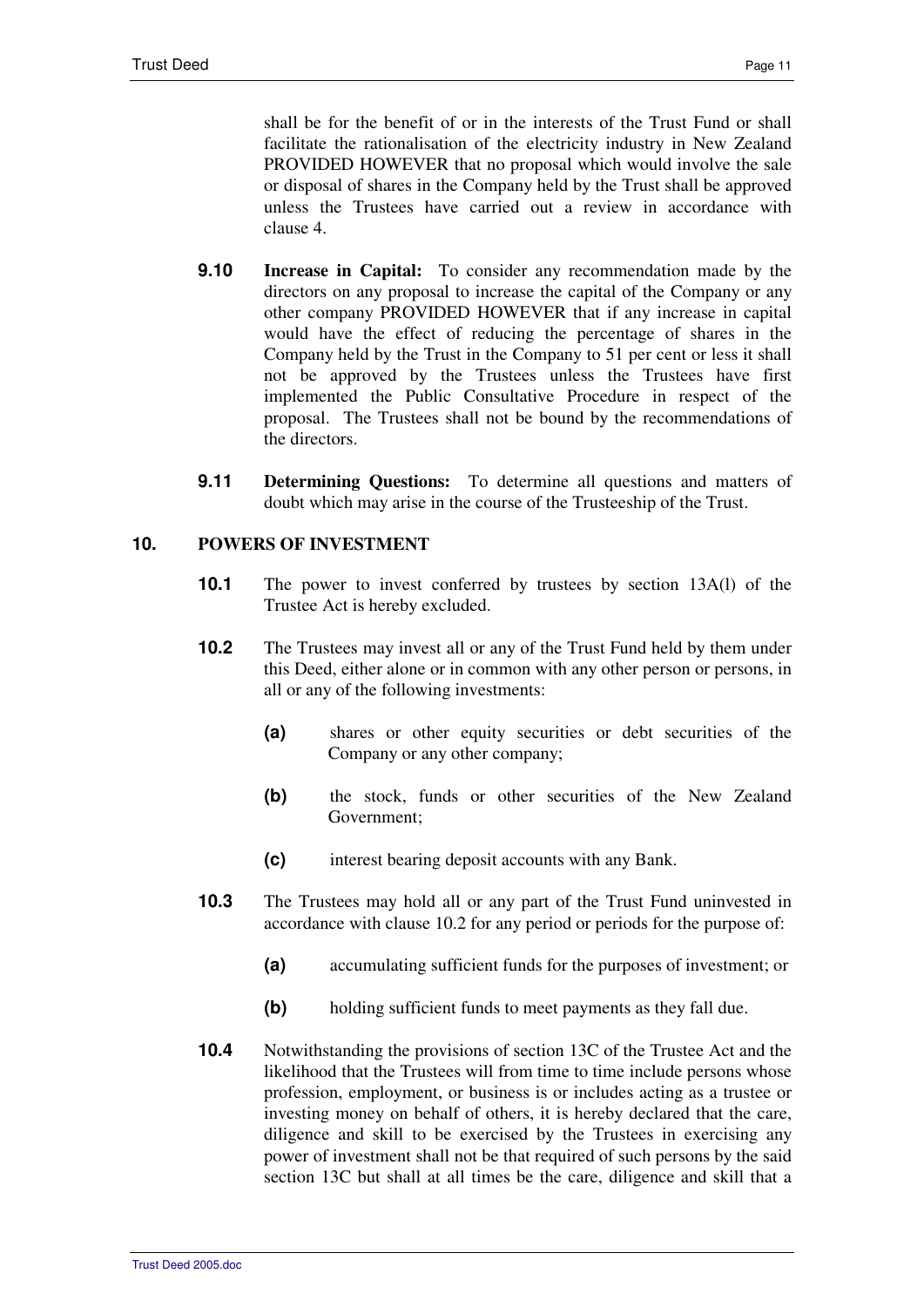prudent person of business would exercise in managing the affairs of others.

**10.5** Notwithstanding anything in this Deed, no Trustee shall be liable for any breach of trust in respect of any duty to exercise the care, diligence and skill that a prudent person of business would exercise in managing the affairs of others or that a prudent person engaged in a profession, employment or business that is or includes acting as a trustee or investing money on behalf of others would exercise in managing the affairs of others merely (in either case) because the investments of the Trust Fund are not diversified.

# **11. ADVICE OF COUNSEL**

Without derogating from the generality of the foregoing powers, the Trustees are hereby further empowered to take and act upon the opinion of any barrister of the High Court of New Zealand of not less than seven years' standing whether in relation to the interpretation of this Deed or any other document or any statute, as to the administration of the trust declared and authorised by this Deed or by any other document without being liable to any person who may claim to be in any way beneficially interested in respect of any act done in accordance with such opinion provided that nothing in this clause shall prohibit the Trustees from applying to the Court should the Trustees think fit.

# **12. DUTIES OF TRUSTEES**

The Trustees shall:

- **12.1** subject to clause 8, act as a diligent shareholder and in particular monitor the performance of the directors of the Company and exercise the rights of shareholders for the benefit of the Trust Fund and with due regard to the objective of the Company to be a successful business;
- **12.2** ensure that full and correct accounts of all financial transactions of the Trust and its assets and liabilities and funds are kept;
- **12.3 (1)** in each Financial Year, the Trustees shall hold an annual meeting of Consumers at which the Consumers shall appoint an auditor to hold office from the conclusion of that meeting until the conclusion of the next annual meeting of the Consumers. The Consumers shall also fix the fees and expenses of the auditor at this annual meeting. The auditor must:
	- **(a)** be a person who is qualified to act as an auditor under section 199(1) of the Companies Act 1993 and, in selecting an auditor, the Consumers may seek the advice of the Auditor-General; and
	- **(b)** must not be disqualified under section 158C(4)(b) of the Electricity Act 1992.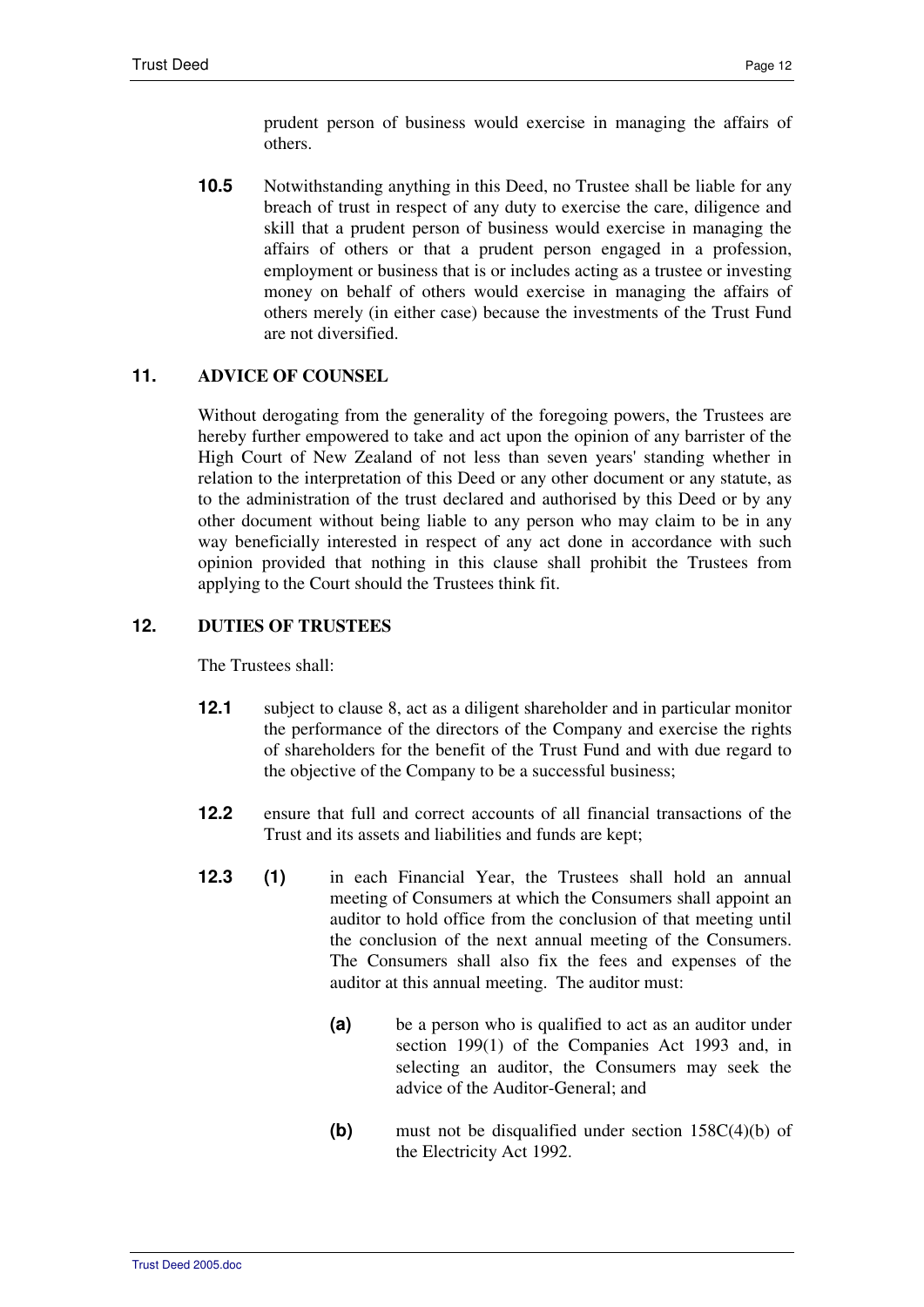- **(2)** if they so choose, fill any casual vacancy in the office of the auditor in accordance with section 158C(2) of the Electricity Act 1992.
- **12.4** within 4 months after the end of each Financial Year
	- **(a)** prepare financial statements in accordance with generally accepted accounting practice (within the meaning of section 3 of the Financial Reporting Act 1993, applied as if the Trust were a reporting entity) with respect to the affairs of the Trust for that Financial Year. The financial statements shall show separately the names of the persons or organisations to whom distributions of income have been made by the Trust in that Financial Year and the amounts distributed; and
	- **(b)** submit those financial statements to an auditor for audit; and
	- **(c)** make available to the public in accordance with section 158B of the Electricity Act 1992, those audited financial statements and the auditors report on those financial statements.
- **12.5** (1) make the documents referred to in clause 12.4(c) available to the public by making copies of them available:
	- **(a)** for inspection at every office of the Trust (during ordinary office hours free of charge);
	- **(b)** for purchase at a reasonable price.
	- **(2)** notify the fact that the copies are available (and where) by advertisement in the news section of two separate editions of each newspaper that is widely read by the Consumers.
- **12.6** within five months after the end of each Financial Year of the Trust, hold a public meeting in the district and at that meeting report on the operation of the Trust during the preceding Financial Year and on the financial statements of the Trust for that Financial Year. The Trustees shall not give less than 14 days notice in the news section of two separate editions of each newspaper that is widely read by the Consumers of the holding of such a meeting;
- **12.7** in respect of any statement of corporate intent delivered to the Trustees by the Company make comments thereon to the directors of the Company within two months from the date of delivery of such statement by the Company to the Trustees;
- **12.8** make any completed statement of corporate intent available to the public in accordance with clause 13;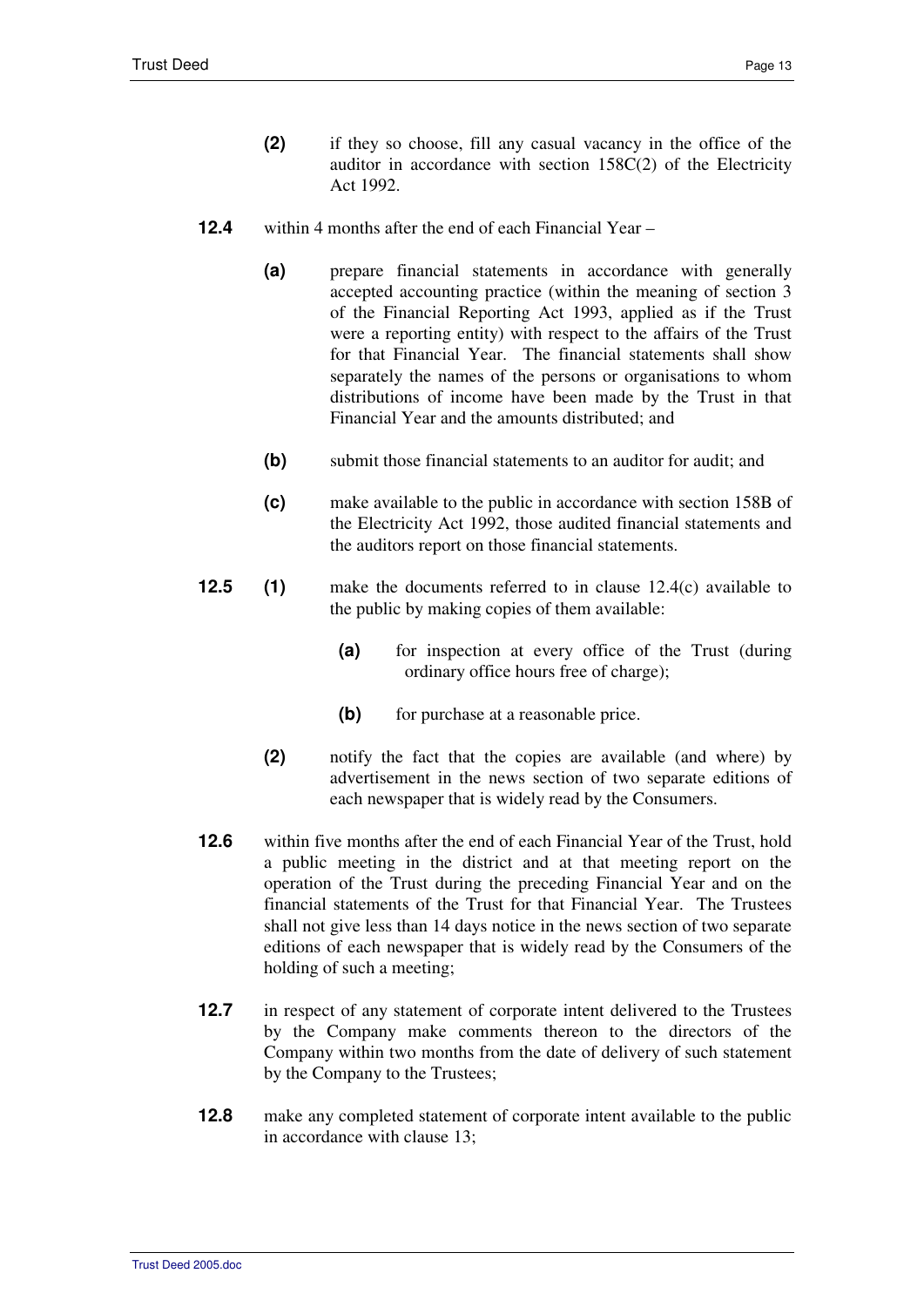- **12.9** exercises where appropriate its right to require modifications of the statement of corporate intent in accordance with sections 40(2) of the Act subject always to the requirements of section 40(3) of the Act;
- **12.10** make a copy of the deed available to the public in accordance with clause 13.

# **13. INFORMATION TO THE PUBLIC**

- **13.1** For the purpose of complying with any requirement under this Deed to make any document or information available to the public, it shall be sufficient for the Trustees to make such document or information available for inspection at any office of the Trust or any office of the Company or at any other place in the District during normal business hours on any business day.
- **13.2** The Trustees shall give not less than 3 days' notice of the place at which and the times when such documents or information may be inspected by the public in a principal newspaper or newspapers circulating in the District.

# **14. VARIATION TO TRUST DEED**

- **14.1** This Deed may be altered or amended by resolution of the Trustees unless the amendment relates to clause 3, clause 4, clause 5, clause 6, clause 8, clause 9, clause 10, clause 12, clause 14, or clause 15 of the Trust Deed and Rule 2 and Rule 4 of the Schedule or any definition of the terms used in such clauses or Rules in which case no alteration or amendment may be made except by resolution of the Trustees which has been approved in writing by the directors (only in the case of clauses 3, 4.2, 5, 6, 8 and 14) and the proposed amendment has been subject to the Public Consultative Procedure.
- **14.2** Notwithstanding clause 14.1 no alteration or amendment may be made to this Deed that has the effect of limiting or restricting the obligations or powers of the trustees under this deed to
	- **(a)** review proposals and available options for the ownership of shares in the Company held by the trust in the company in accordance with clause 4; or
	- **(b)** sell, transfer or dispose of the shares in the Company following an ownership review held in accordance with clause 4.

# **15. WINDING UP OF TRUST**

**15.1** If the Trust holds less than 5 per cent of the total share capital of the Company and no longer holds any debt security issued by the Company or a resolution to wind up the trust has not been passed by 1 January 2072, the Trustees shall pass the resolutions requiring the trust to be wound up. If the resolutions have not been passed by 1 July 2072 or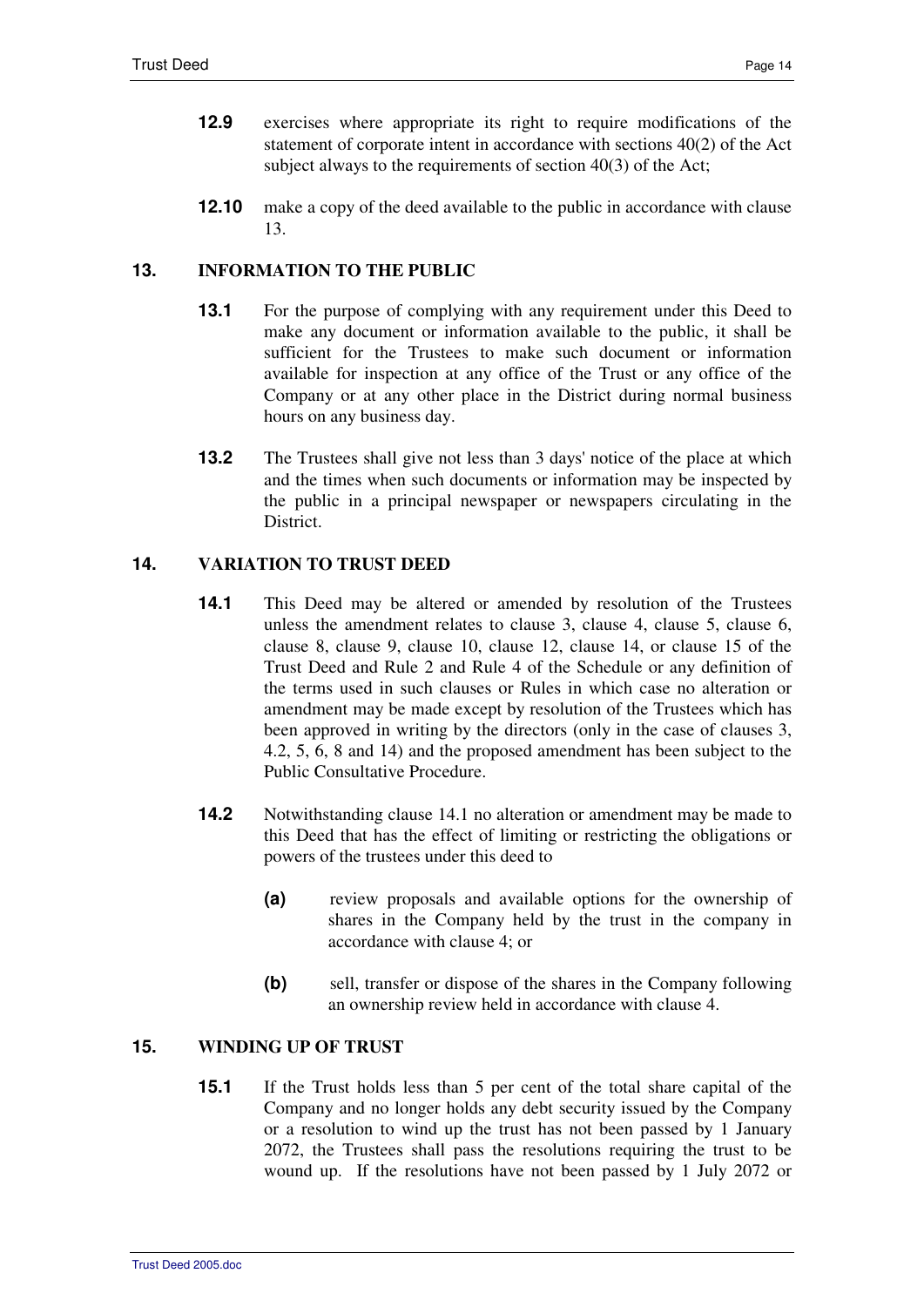6 months following the date upon which the Trust ceased to hold any debt securities and at least 5 per cent of the equity securities of the Company (whichever is the earlier) the provisions of clause 15.2 shall apply as if the resolution had been passed.

**15.2** On the winding up of the Trust, all surplus assets after the payment of all costs, debts and liabilities shall be paid, applied or appropriated to or for or otherwise howsoever for the benefit of Electors in accordance with clause 6.2.

# **16. INTERESTED PARTIES**

- **16.1** The Trustees shall not be employed in the service of or hold any office in or become a director of the Company.
- **16.2** A Trustee who in any way, whether directly or indirectly has a material interest in any contract or proposed contract or arrangement or dealing with the Trust (other than as a Consumer or as a member, officer, or employee of any firm, company or organisation that is a Consumer) shall disclose the nature of that interest at a meeting of the Trustees and such disclosure shall be recorded in the minutes of the meeting.
- **16.3** A Trustee required to disclose an interest by clause 16.2 may be counted in a quorum present at a meeting but shall not vote in respect of the matter in which the Trustee is interested (and if the Trustee does so vote shall not be counted) provided that the Trustee may be expressly permitted to vote by a unanimous vote of the other Trustees present given after the disclosure of the interest.
- **16.4** If any question shall arise at any meeting as to the materiality of a Trustee's interest or as to the entitlement of any Trustee to vote and such question is not resolved by the Trustee voluntarily agreeing to abstain from voting, such question shall be referred to the Chairperson of the meeting and his or her ruling in relation to any such Trustee shall be final and conclusive except in a case where the nature or extent of the interests of the Trustee concerned have not been fairly disclosed.

# **17. LIABILITY**

- **17.1** No trustee acting or purporting to act in the execution of the trusts of this Deed shall be liable for any loss not attributable to his or her own dishonesty or to the wilful commission or omission by him or her of an act where such commission or omission is known by him or her to be a breach of trust and in particular no Trustee shall be bound to take or be liable for failure to take any proceedings against a co-Trustee for any breach or alleged breach of trust committed by such co-Trustee.
- **17.2** Every Trustee shall be chargeable only for such moneys as he or she shall actually have received although he or she may have joined in any receipt for money received by any other of them and shall not be answerable for the acts of any other Trustee nor for any loss which may arise by reason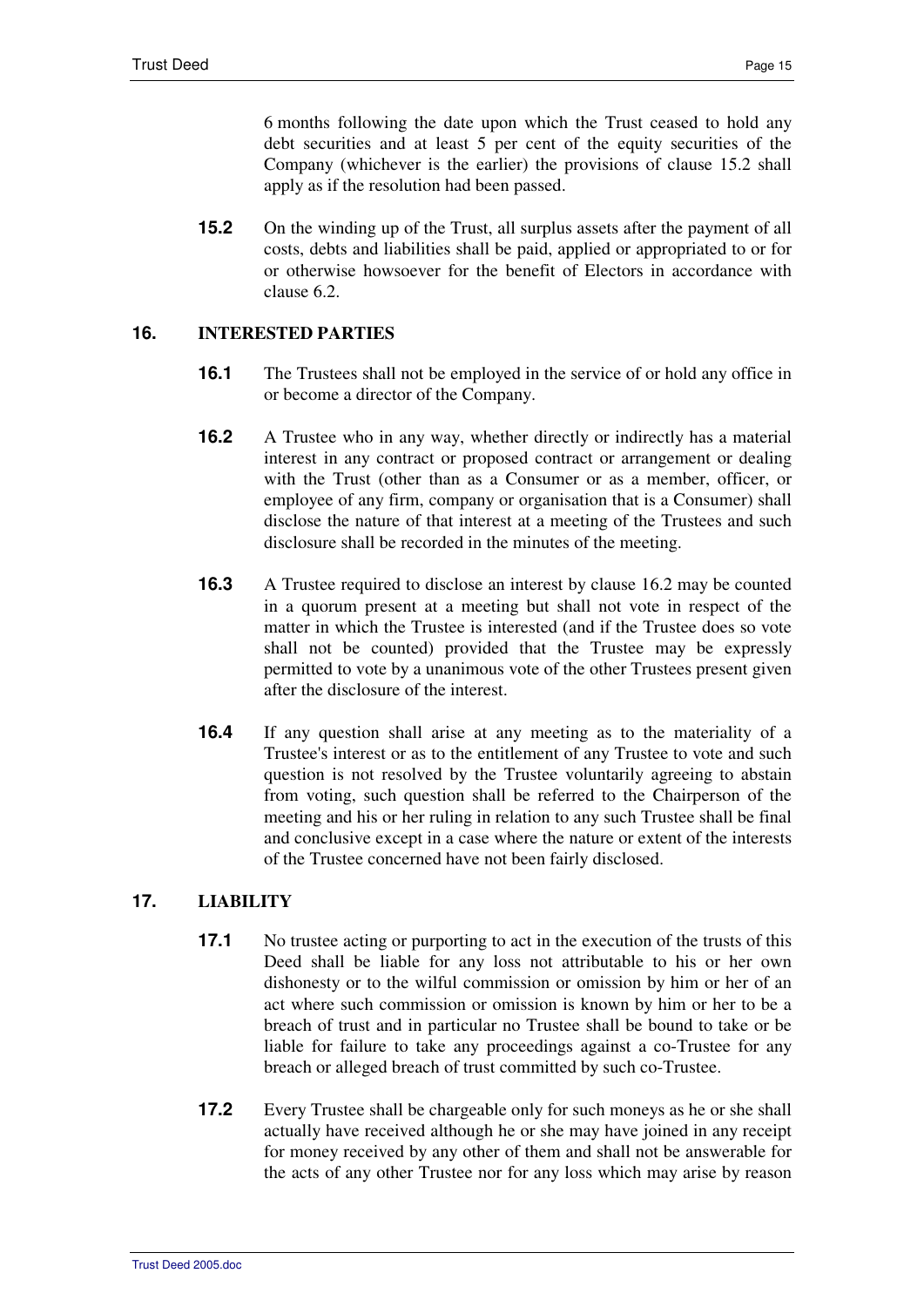of any trust finds being lawfully deposited in the hands of any banker, solicitor or agent or for the sufficiency or insufficiency or deficiency of any security upon which any trust money or any part thereof may be invested or for any loss in the execution of any trust unless the same shall happen through his or her neglect or default.

# **18. INDEMNITY**

Any Trustee, officer or employee of the Trust shall be indemnified out of the assets of the Trust for and in respect of any loss or liability which he or she may sustain or incur by reason of the carrying out or omission of any function, duty or power under this Deed and in respect of any expenses incurred by him or her in the management and administration of the Trust Fund unless such loss or liability is attributable to his or her dishonesty or to the wilful commission by him or her of an act known to him or her to be a breach of trust or to the wilful omission by him or her of any act when that omission is known by him or her to be a breach of trust.

**IN WITNESS WHEREOF** this Deed has been executed the day and year first hereinbefore written.

**SIGNED** by **RONALD JAMES HIBBS** as Trustee in the presence of:

Witness \_\_\_\_\_\_\_\_\_\_\_\_\_\_\_\_\_\_\_\_\_\_

Address \_\_\_\_\_\_\_\_\_\_\_\_\_\_\_\_\_\_\_\_\_\_

\_\_\_\_\_\_\_\_\_\_\_\_\_\_\_\_\_\_\_\_\_\_\_\_\_\_\_\_\_ Occupation \_\_\_\_\_\_\_\_\_\_\_\_\_\_\_\_\_\_\_

**SIGNED** by **DURHAM MAXWELL JOHN HAVILL** as Trustee in the presence of:

| Occupation |  |
|------------|--|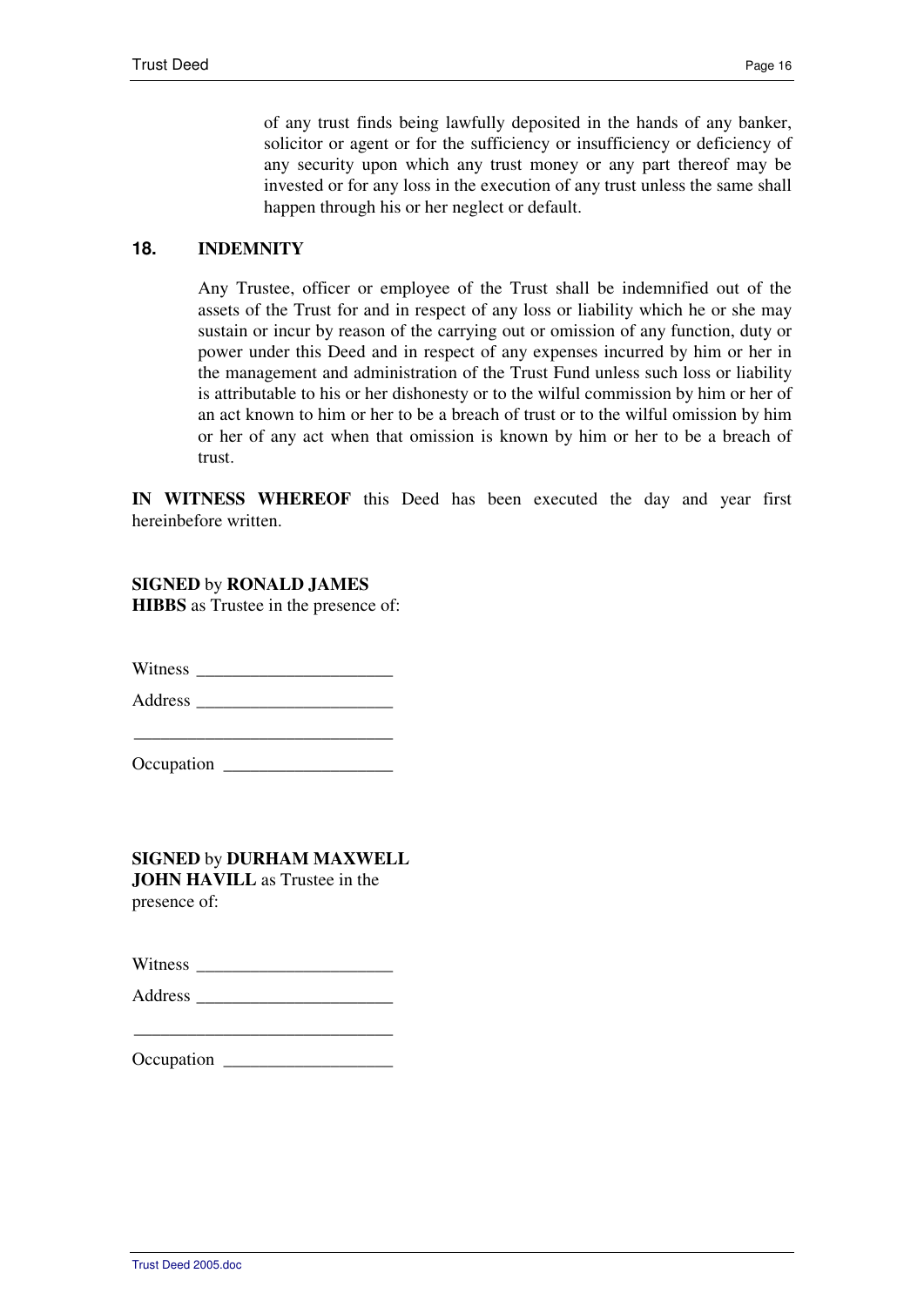# **SIGNED** by **GILLIAN ANNE WILLIAMS** as Trustee in the

presence of:

Witness **with the set of the set of the set of the set of the set of the set of the set of the set of the set of the set of the set of the set of the set of the set of the set of the set of the set of the set of the set of** 

Address \_\_\_\_\_\_\_\_\_\_\_\_\_\_\_\_\_\_\_\_\_\_

\_\_\_\_\_\_\_\_\_\_\_\_\_\_\_\_\_\_\_\_\_\_\_\_\_\_\_\_\_

Occupation \_\_\_\_\_\_\_\_\_\_\_\_\_\_\_\_\_\_\_

**SIGNED** by **DAVID GEORGE ROBINSON** as Trustee in the presence of:

Witness \_\_\_\_\_\_\_\_\_\_\_\_\_\_\_\_\_\_\_\_\_\_

Address \_\_\_\_\_\_\_\_\_\_\_\_\_\_\_\_\_\_\_\_\_\_ \_\_\_\_\_\_\_\_\_\_\_\_\_\_\_\_\_\_\_\_\_\_\_\_\_\_\_\_\_

Occupation \_\_\_\_\_\_\_\_\_\_\_\_\_\_\_\_\_\_\_

# **SIGNED** by **DOMINIC JAMES**

**O'SULLIVAN** as Trustee in the presence of:

Witness \_\_\_\_\_\_\_\_\_\_\_\_\_\_\_\_\_\_\_\_\_\_

Address \_\_\_\_\_\_\_\_\_\_\_\_\_\_\_\_\_\_\_\_\_\_

Occupation \_\_\_\_\_\_\_\_\_\_\_\_\_\_\_\_\_\_\_

# **SIGNED** by **PETER GORDON**

**NEAME** as Trustee in the presence of:

| Witness |  |
|---------|--|
|---------|--|

Address \_\_\_\_\_\_\_\_\_\_\_\_\_\_\_\_\_\_\_\_\_\_

\_\_\_\_\_\_\_\_\_\_\_\_\_\_\_\_\_\_\_\_\_\_\_\_\_\_\_\_\_

| Occupation |  |
|------------|--|
|------------|--|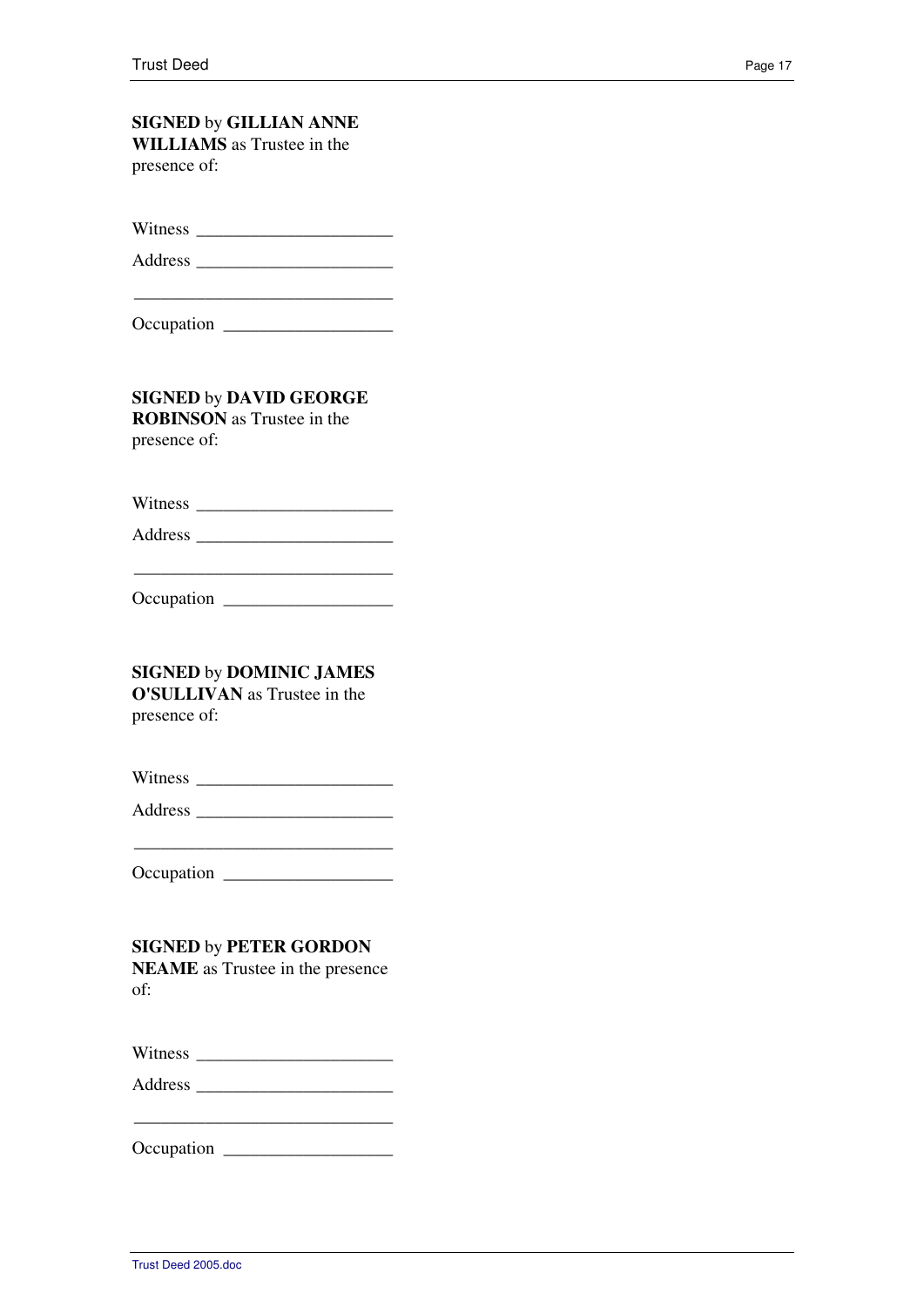# **THE COMMON SEAL** of **WESTPOWER LIMITED** was hereunto affixed in the presence of:

Director

Director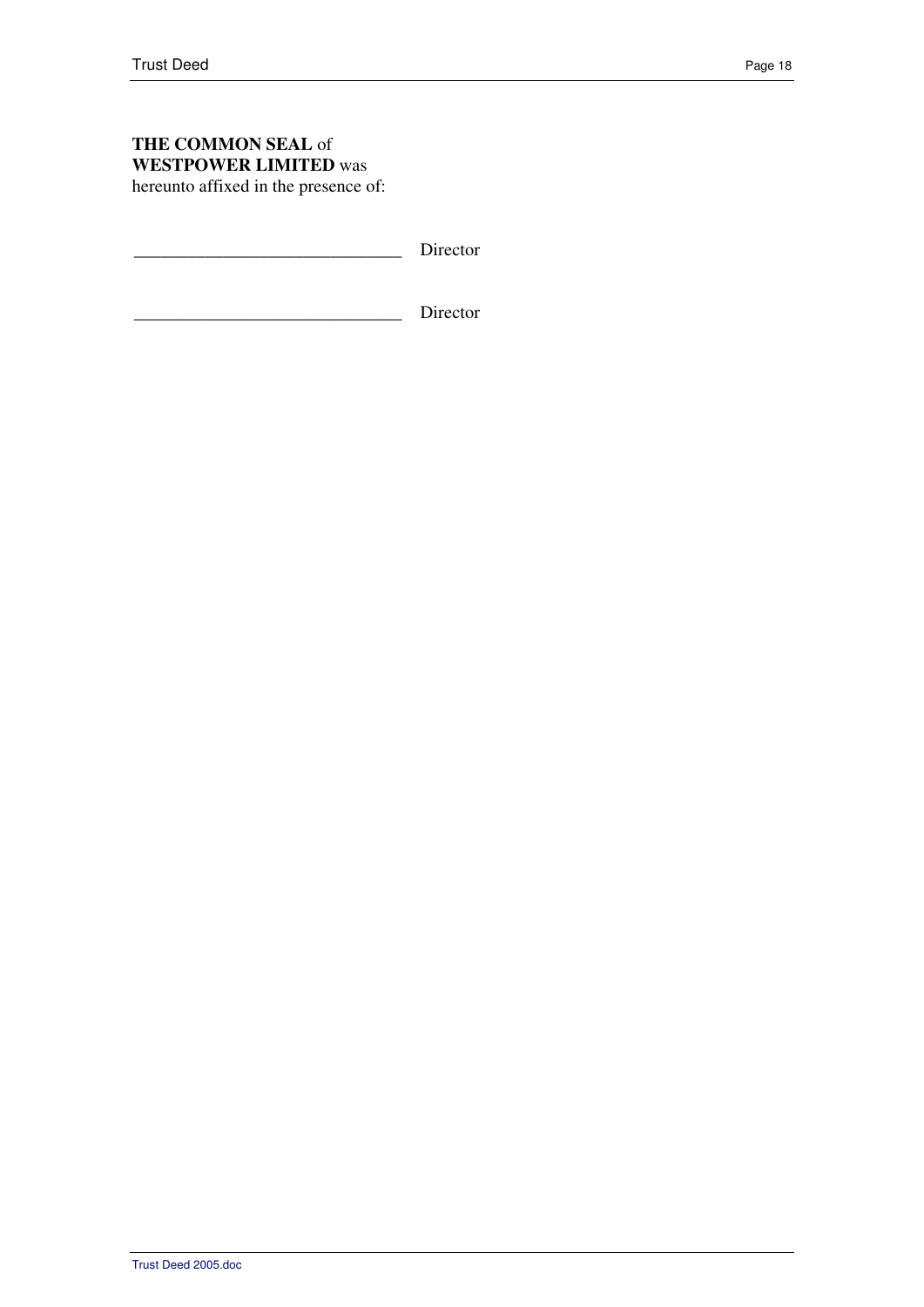#### **WEST COAST ELECTRIC POWER TRUST**

## **SCHEDULE 1**

## **RULES GOVERNING THE APPOINTMENT, RETIREMENT AND PROCEEDINGS OF THE TRUSTEES**

#### **1. INTERPRETATION**

These Rules are those referred to in clause 7 of the Deed and accordingly:

- **1.1 Terms in these Rules to which are ascribed special meanings in the Deed** have the meanings so ascribed to them, unless otherwise provided or the context otherwise requires.
- **1.2** These Rules shall be construed subject to the provisions of the Deed, and in the case of conflict between the provisions of these Rules and those of the Deed the provisions of the Deed shall prevail.

## **PART 1- CONSTITUTION OF THE TRUSTEES**

### **2. APPOINTMENT OF TRUSTEES**

- **2.1** The first Trustees of the Trust shall be the persons signing the Deed as Trustees. Three of these Trustees retire from office on 1 April 1994, and the other three Trustees holding office at the date of this Deed shall retire from office on 1 April 1996. On 1 April in every two years thereafter the Trustees to retire shall be those who have been longest in office since the last election. The Trustees to retire on 1 April 1994 shall (unless they agree otherwise amongst themselves) be determined by lot.
- **2.2** Any Trustee appointed in accordance with Rule 2.8 shall hold office only until the next following election and shall then be eligible for re-election but shall not be taken into account in determining the Trustees who are to retire by rotation at that election.
- **2.3** Nominations for appointment as a Trustee shall be invited from the public and must be made no later than 1 February in the year in which an election is to be held. A retiring Trustee shall be eligible for re-election. Every candidate at any election, or some person on his behalf, shall, at the time the nomination paper is delivered to the Returning Officer, deposit with the Returning Officer a sum of \$100 and no nomination of a candidate shall be accepted by the Returning Officer unless the deposit is made. If the total number of votes received by any candidate is less than ¼ of the votes received by the lowest polling successful candidate then this deposit is forfeited. In all other cases the deposit will be refunded after vote counting has finished.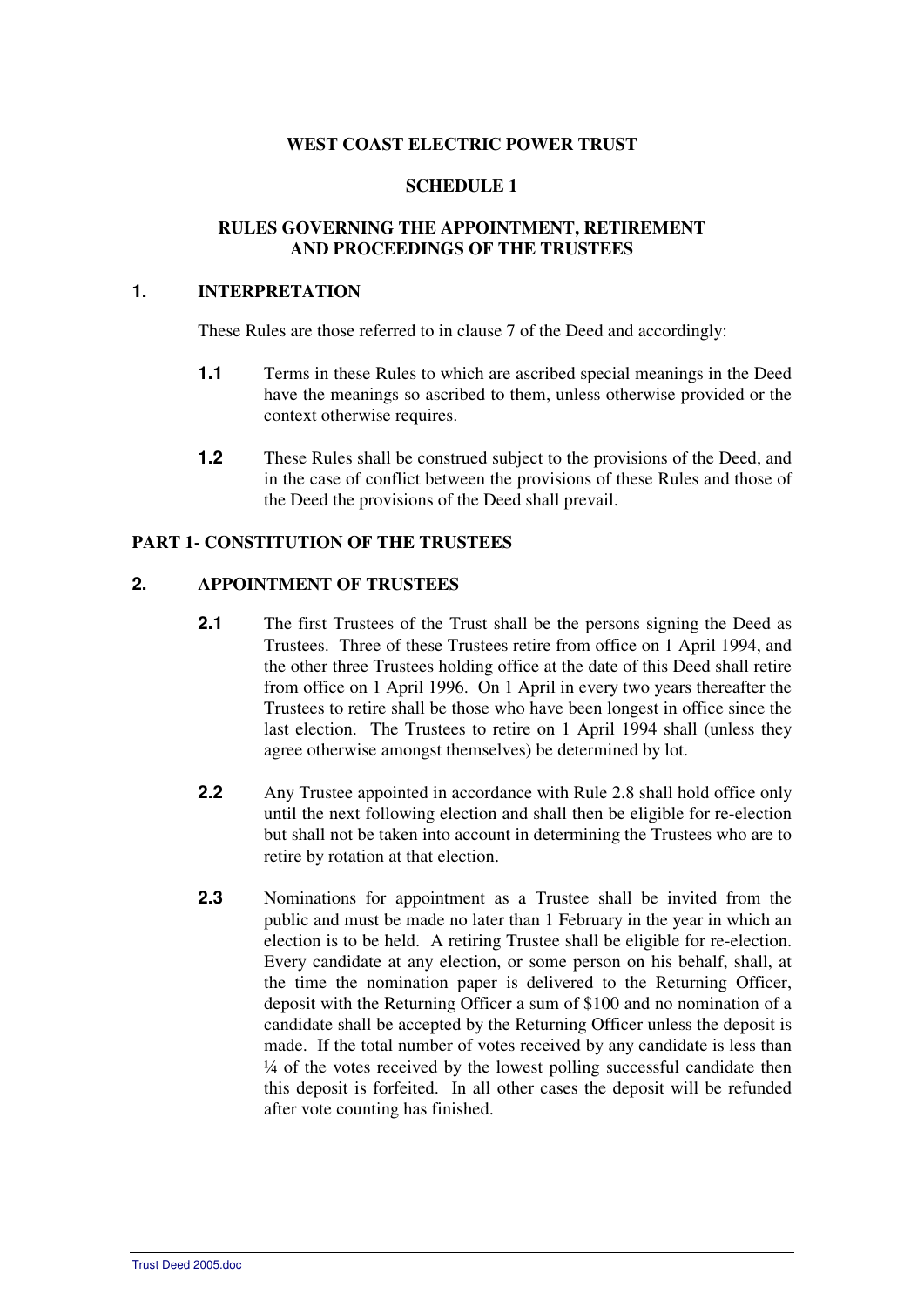- **2.4** No later than 1 March in each year in which an election is held, the Trustees shall arrange for a postal vote of Consumers to be held to elect the Trustees to replace the retiring Trustees.
- **2.5** The postal vote shall be held in accordance with the following provisions.
	- **(a)** Those eligible to vote shall be Consumers of the Company as at a date to be designated by the Trustees to be no later than 1 March in the year of the election and each Consumer may only vote once regardless of the number of power connections that the Consumer may have;
	- **(b)** On the basis of the records provided to the returning officer the Trustees shall compile a roll of those entitled to vote. A person may enquire as to whether that person is on the roll;
	- **(c)** The Trustees may appoint any person they consider suitable as a returning officer for the purposes of each election;
	- **(d)** If the number of candidates does not exceed the number of vacancies to be filled, the candidate or candidates shall be duly elected as Trustees and the public shall be notified in accordance with clause 13;
	- **(e)** As soon as practicable but no later than 1 March in the year in which the election is to be held, the returning officer shall forward by post addressed to each Consumer eligible to vote, at the address shown on the roll, one voting paper in respect of the election of Trustees together with an envelope stamped and addressed to the returning officer;
	- **(f)** Where the Consumer is not a natural person, this entity can nominate one adult person whose name does not already appear on the roll compiled under Rule 2.5(b) to vote on its behalf, and the entity shall give notice of its nomination to the returning officer;
	- **(g)** No voting paper shall be valid unless it is delivered to the returning officer by the date and time specified for the close of voting to be not less than two weeks after posting of the voting papers;
	- **(h)** The returning officer shall not open any voting papers until after the date of the close of voting. After the close of voting the returning officer shall open the papers and make arrangements for an official count of the votes. Any candidate for election as a Trustee shall be entitled to appoint a representative to attend the official count;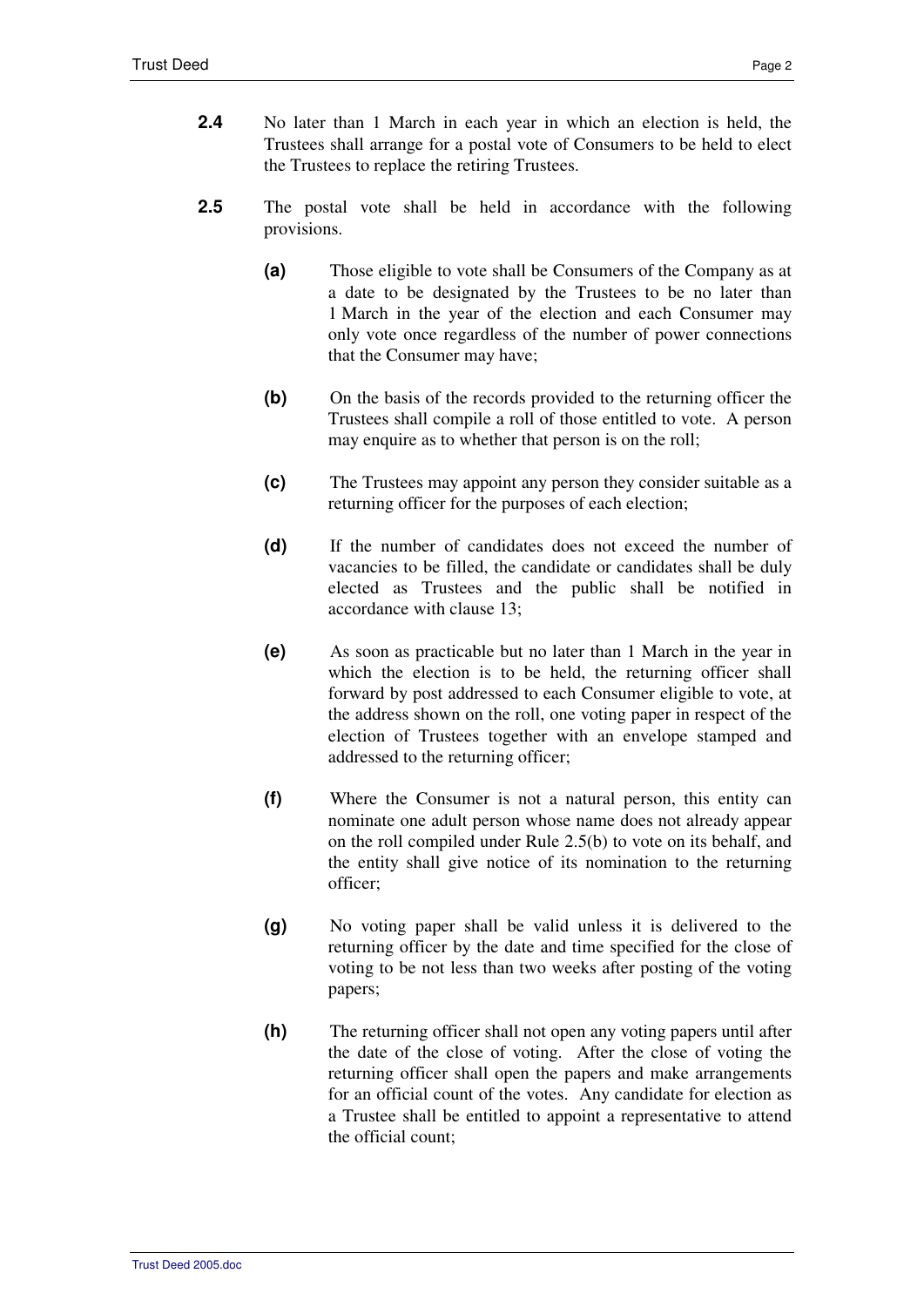- **(i)** When all the voting papers have been dealt with the returning officer shall notify the public of the result in accordance with clause 13. Where there is an equality of votes between candidates the returning officer shall determine by lot the candidate to be elected;
- **(j)** Each candidate shall be given an opportunity to provide information to Consumers about his or her qualifications and expertise to be elected as a Trustee and such details, to be no longer than 350 words in length, shall together with a photograph of the candidate be sent to each Consumer with the voting papers.
- **2.6** The following persons may not hold office as a Trustee:
	- **(a)** a bankrupt who has not obtained a final order of discharge or whose order of discharge has been suspended for a term not yet expired, or is subject to a condition not yet fulfilled;
	- **(b)** a person who has been convicted of any offence punishable by a term of imprisonment of 2 or more years;
	- **(c)** a person who has been convicted of any offence, punishable by imprisonment for a term of not less than two years and has been sentenced to imprisonment for that offence,
	- **(d)** a person to whom an order made under section 189 of the Companies Act 1955 applies;
	- **(e)** a person who is mentally disordered within the meaning of the Mental Health Act 1969;
	- **(f)** a person who is not a parliamentary elector for the purposes of the Electoral Act 1956;
	- **(g)** a person who is holding office as a director of or is employed by the Company;
	- **(h)** a person who does not reside in the District.
- **2.7** The number of Trustees shall be six or such other number as may be determined by the Trustees.
- **2.8** Where by reason of any vacancy, the number of Trustees is reduced below the number determined in accordance with paragraph 2.7 above, the remaining Trustees may appoint some other eligible person(s) to be a Trustee for the balance of the term of office until the next election of **Trustees**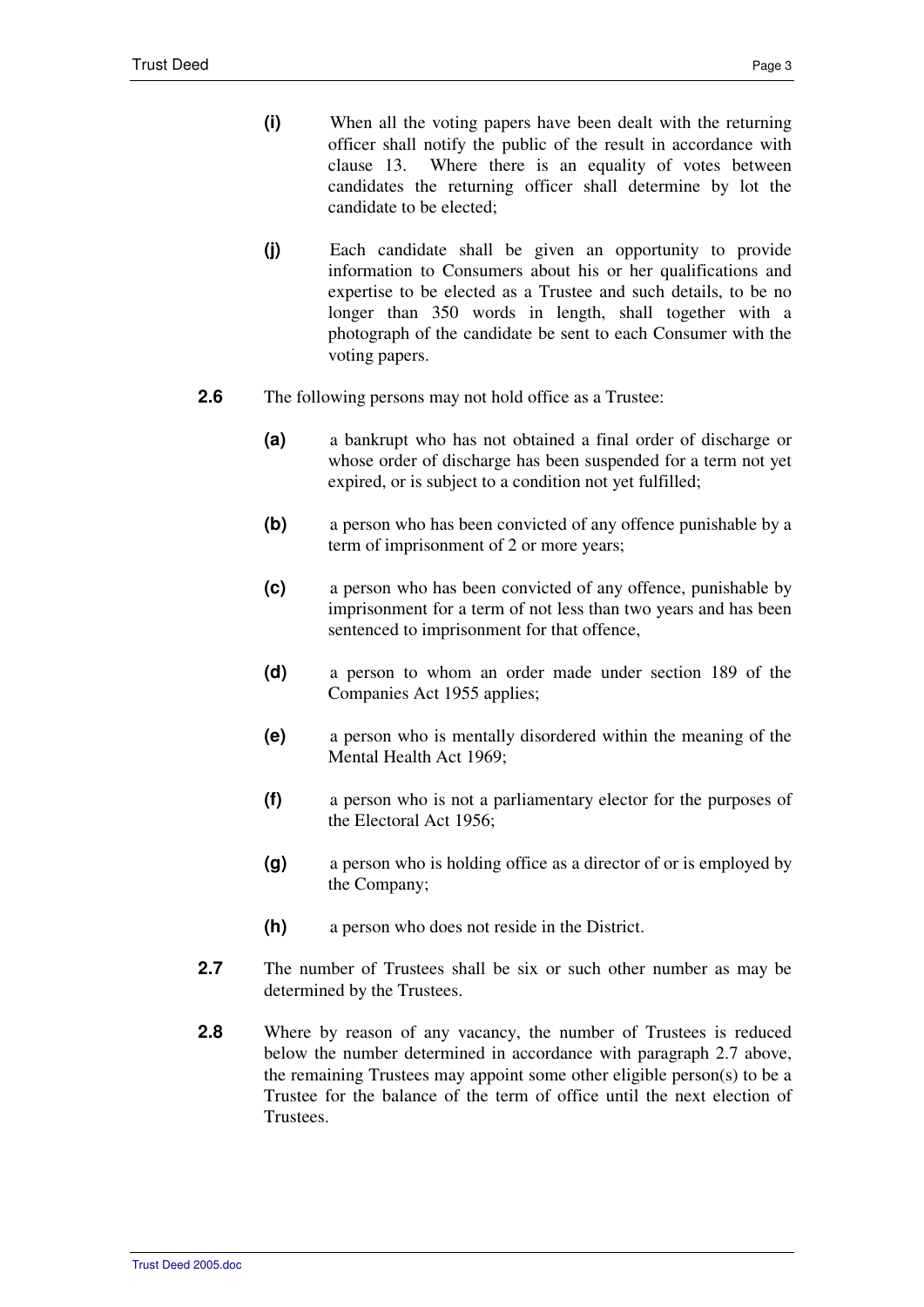# **3. TERM OF OFFICE**

Trustees (including the first Trustees) shall (subject to the provisions of Rule 8) hold office for a term from the date of their appointment or election until their retirement in accordance with Rule 2.1.

## **4. REMUNERATION AND EXPENSES OF TRUSTEE**

- **4.1 Remuneration:** The Trustees shall be entitled in each Financial Year to such remuneration for their services as Trustees as may be reasonable having regard to their duties and responsibilities.
- **4.2 Expenses:** The Trustee shall be entitled to be indemnified by and reimbursed for any expenses incurred by them in the exercise of their powers and duties under this Deed.
- **4.3 Payments to be made from Trust Funds:** The payments of remuneration and expenses to the Trustees pursuant to Rule 4.1 or Rule 4.2 shall be paid out of the Trust Fund provided however that pending receipt of any income by the Trust the directors of the Company may advance sums to the Trust which sums shall be repaid immediately upon receipt by the Trust of any income.

### **5. DELEGATION BY TRUSTEES**

Any Trustee may, in any of the circumstances permitted by section 31 of the Trustee Act, exercise the powers under that section of delegating to any person, who has been approved by the other Trustees, during any period for which that Trustee may be absent from New Zealand or incapable of performing his or her duties as a Trustee, all or any trusts powers authorities and discretions vested in him or her as a Trustee of the Trust.

# **6. CHAIRPERSON**

The Trustees may elect a chairperson at their meetings and determine the period for which the chairperson is to hold office. The chairperson (or in the absence of the chairperson, a Trustee elected by the meeting) shall take the chair at all meetings of the Trustees and shall have a casting as well as a deliberative vote.

## **7. QUORUM**

A quorum at meetings of the Trustees shall comprise four Trustees.

#### **8. CESSATION OF TRUSTEESHIP**

A Trustee shall cease to hold office if such Trustee:

- 8.1 by notice in writing to the secretary of the Trust or if there is no secretary to the then chairman, resigns his or her office;
- **8.2** refuses to act;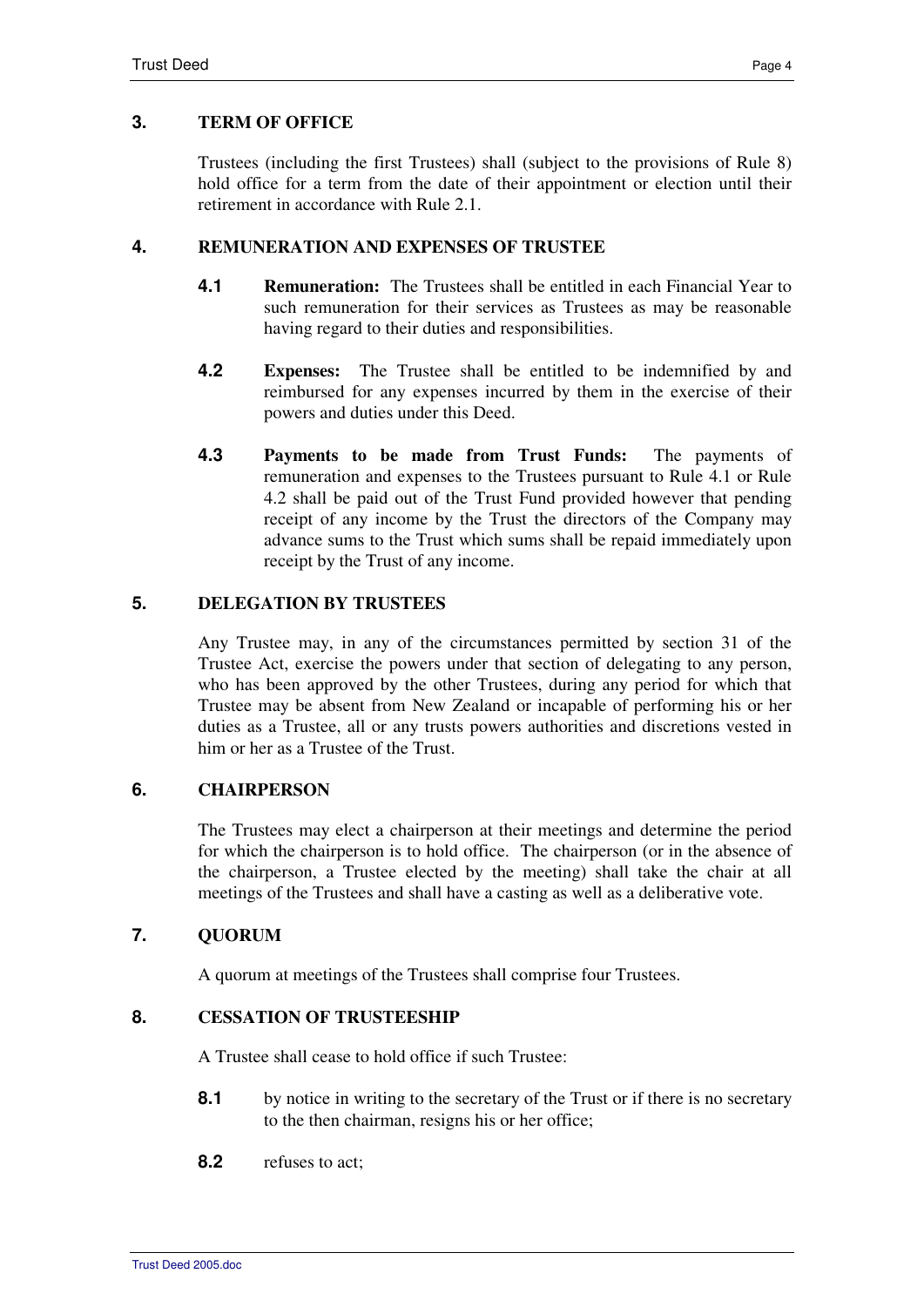- **8.3** becomes of unsound mind or becomes a protected person under any statute for the time being in force;
- **8.4** becomes bankrupt or enters into a composition or assignment for the benefit of his or her creditors;
- **8.5** is absent without leave from three consecutive ordinary meetings of the Trustees;
- **8.6** is convicted of any indictable offence.

# **9. RECORDING OF CHARGE OF TRUSTEES**

Upon every appointment, reappointment, retirement or cessation of office of any Trustee, the Trustees shall cause an entry thereof to be entered in the minute book of the Trust.

# **10. VALIDITY OF PROCEEDINGS**

All acts done by any meeting of Trustees or of a committee of Trustees or by any person acting as a Trustee (notwithstanding that it be afterwards discovered that there was some defect in the appointment of any such Trustee or person acting as aforesaid or that they or any of them were for any reason disqualified) be as valid as if such person had been duly appointed and was qualified to be a Trustee.

## **11. RECESSION OR VARIATION OF RESOLUTIONS**

Any resolution of the Trustees may be rescinded or varied from time to time by the Trustees at any ordinary or special meeting.

## **PART II ADMINISTRATIVE PROVISIONS**

# **12. ORDINARY MEETINGS**

The Trustees shall meet at such intervals as they deem appropriate to the conduct of the affairs of the Trust.

# **13. SPECIAL MEETINGS**

Three Trustees may at any time summon a special meeting for any reason deemed by them to justify the same.

# **14. NOTICE OF DEMANDS**

Notice in writing of every meeting whether ordinary or special shall be delivered or sent by post to each Trustee by the secretary (or other person acting under the direction of the Trustees) or (in the case of a special meeting) by or under the direction of the persons summoning it at least 7 days before the date of the next meeting. No notice shall be necessary for adjourned meetings except to Trustees not present when the meeting was adjourned.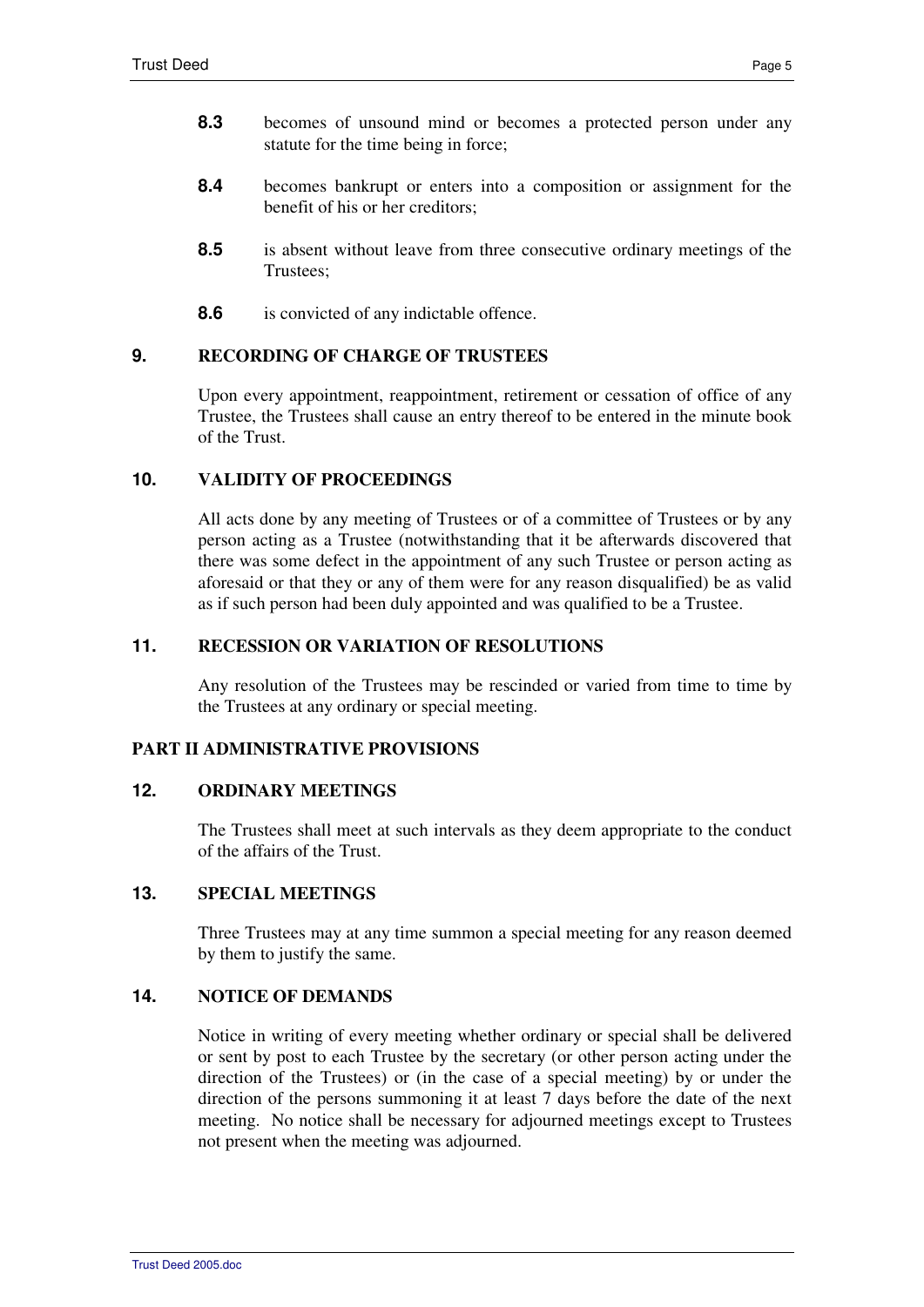#### **15. CONTENT OF NOTICE**

Every notice of meeting shall state the place, day and hour of the meeting and every notice of a special meeting shall state the matters to be discussed at that meeting. Notice of any general or special meeting may be abridged or waived if all the Trustees who are for the time being in New Zealand consent in writing to such abridgement or waiver.

#### **16. ADJOURNMENT**

If a quorum is not present within thirty minutes after the time appointed for any meeting the Trustee or Trustees present may adjourn the meeting. Any meeting may be adjourned by the chairperson upon the adoption of a resolution for its adjournment.

#### **17. COMMITTEES**

The Trustees may from time to time appoint any one or more members of their body to be a committee for making any inquiry, for superintending or transacting any business of the Trust, for the investment and management of the Trust Funds or any part thereof, or for the performance of any duty or function which in the opinion of the Trustee will further the purposes and objects of the Trust. Subject to these Rules and to any directions from time to time given by the Trustees every such committee may regulate its own procedure so that a quorum at any meeting of the committee shall comprise a majority of its members for the time being.

#### **18. MINUTES**

- **18.1** A Minute Book shall be provided and kept by the Trustees and all proceedings of the Trustees shall be entered in the Minute Book.
- **18.2** Any such minute if purporting to be signed by the chairperson of the meeting at which the proceedings were had or by the chairperson of the next succeeding meeting shall be evidence of the proceedings.
- **18.3** Where minutes have been made in accordance with the provisions of this Rule of the proceedings at any meeting of Trustees then until the contrary if proved the meeting shall be deemed duly held and convened and all proceedings at that meeting to have been duly conducted.

#### **19. RESOLUTIONS IN WRITING**

A resolution in writing signed by all the Trustees or by all the members of a committee shall be as effective for all purposes as a resolution passed at a meeting of the Trustees or of such committee as the case may be duly convened if held and constituted. Such resolution may consist of several documents in the form, each signed by one or more of the Trustees or members of the committee, as the case may be.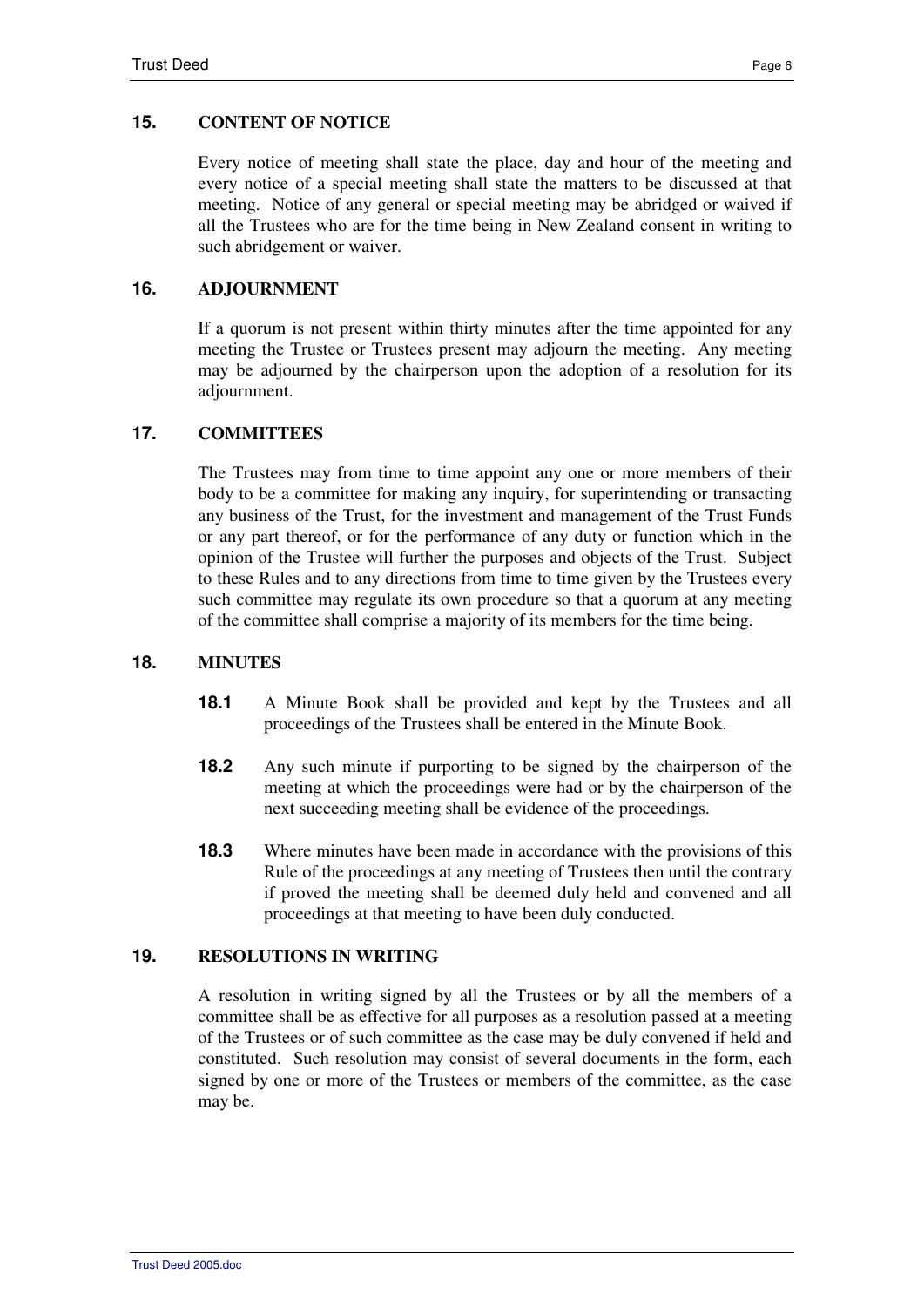# **20. MEETINGS BY TELEPHONE**

For the purposes of these Rules the contemporaneous linking together of a number of the Trustees or members of a committee ("the participants") not less than a quorum together with the secretary or a person acting secretarially shall be deemed to constitute a meeting and all the provisions in these Rules as to meetings shall apply to such meetings by telephone so long as the following conditions are met:

- **20.1** All the participants for the time being entitled to receive notice of a meeting shall be entitled to notice of a meeting by telephone and to be linked by telephone for the purposes of such meeting. Notice of such meeting may be given by telephone;
- **20.2** Each of the participants taking part in the meeting by telephone, and the secretary or person acting secretarially, must be able to hear each of the others taking part at the commencement of the meeting;
- **20.3** At the commencement of the meeting each participant must acknowledge his or her presence for the purpose of such meeting to all the others taking part;
- **20.4** A participant may not leave the meeting by disconnecting his or her telephone without having previously obtained the express consent of the chairperson of the meeting and shall be conclusively to have been present and to have formed part of the quorum at all times during the meeting by telephone unless having obtained the express consent of the chairperson to leave the meeting as aforesaid;
- **20.5** A minute of the Proceedings at such meeting by telephone shall be sufficient evidence of such proceedings and of the observance of all necessary formalities if certified as a correct minute by the chairperson of the meeting and by the secretary or person acting secretarially.

# **21. BANK ACCOUNTS**

Bank accounts in the name of the Trust shall be opened and kept with a bank or banks to be from time to time selected by the Trustees All sums of money received on account of the Trust shall be forthwith paid into the credit of such account or accounts unless otherwise expressly ordered by the Trustees. All negotiable instruments and all receipts for money paid to the Trust shall be signed, drawn, accepted, endorsed or otherwise executed as the case may be in such manner as the Trustees from time to time determine.

# **22. EXECUTION OF DOCUMENTS**

All documents required to be executed by the Trustees shall be deemed to be validly executed and binding on the Trust if these documents have been entered into and executed by the authority of the trustees previously given and signed by at least two Trustees and countersigned by the secretary or by another Trustee or any other person approved by the Trustees for the purpose.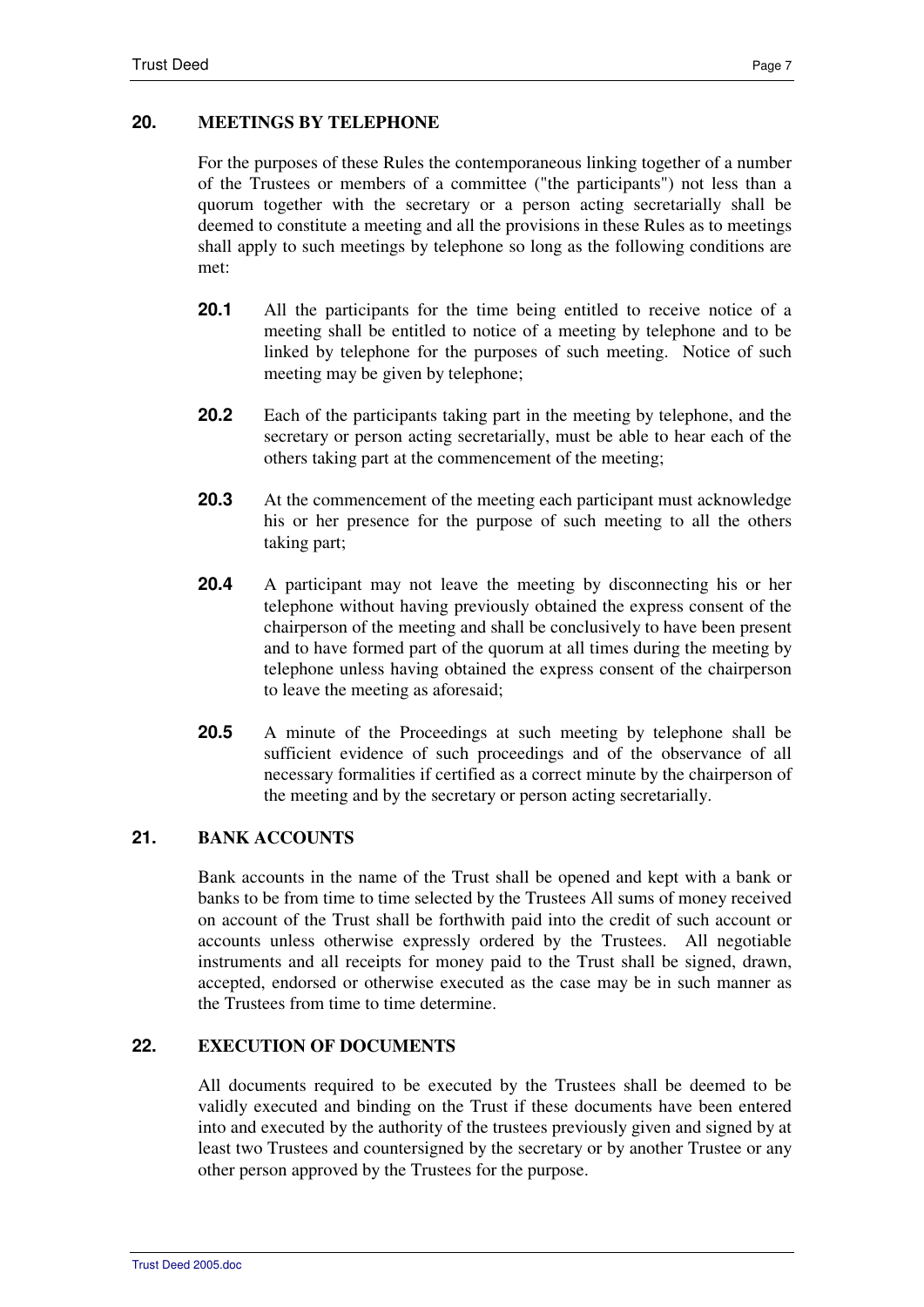# **23. GENERAL POWERS**

Subject to the provisions of the Deed and of the preceding Rules the Trustees shall have the power to do all acts and things which they may consider proper or advantageous for the accomplishing the purposes and objects of the Trust.

# **PART III - AMENDMENT TO RULES**

## **24. AMENDMENTS**

- 24.1 The Rules set forth in Part II of the Schedule being administrative provisions may be rescinded, amended or added to by the unanimous resolution of the Trustees.
- **24.2** No such resolution shall be effective unless notice thereof shall have been given in the notice convening the meeting and no such rescission, amendment or addition shall, conflict, with any of the provisions of the Deed or the Act.